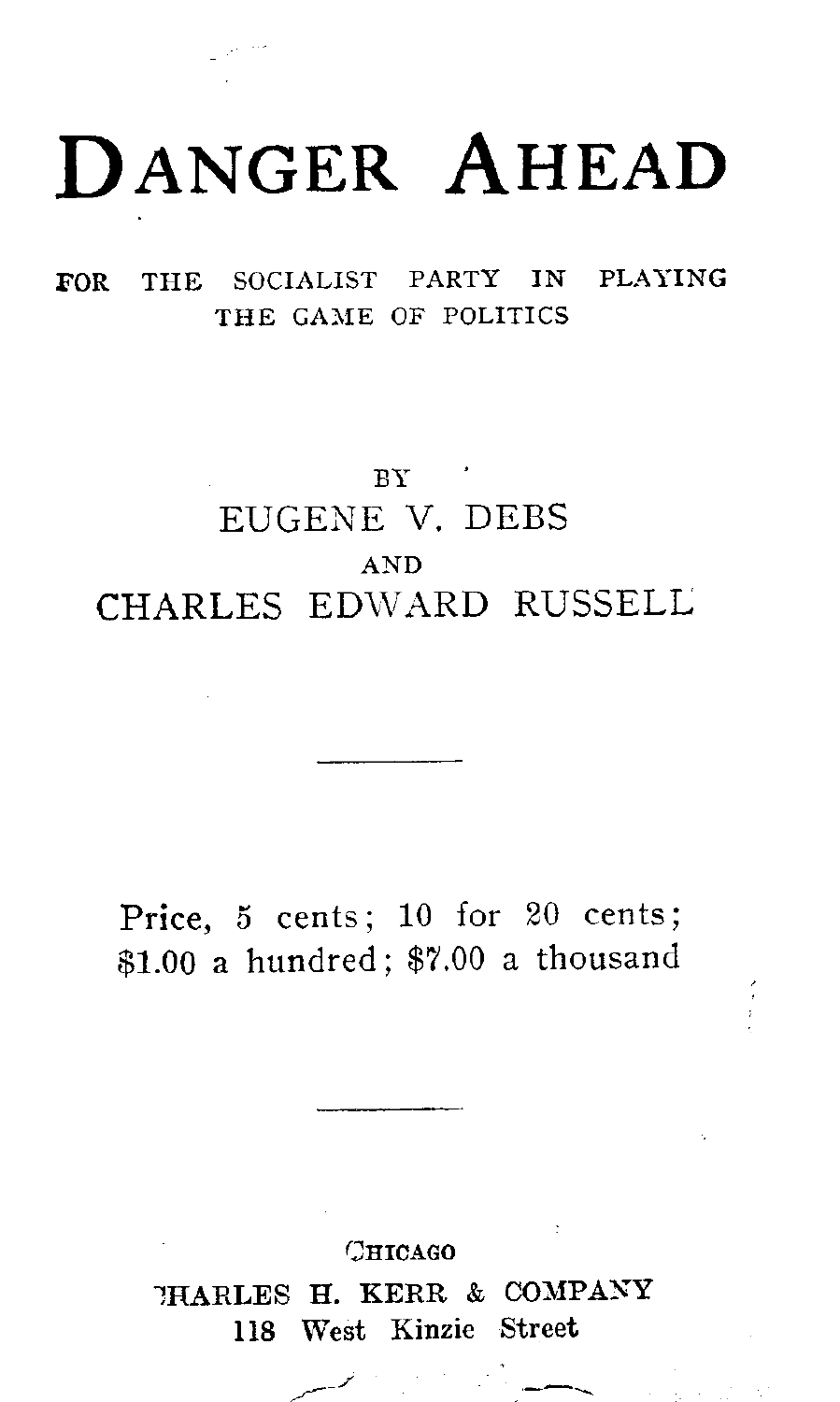The two articles herein republished first appeared in the International Socialist Review, the former in January and the latter in September, 1911. Both of them caused wide comment, both favorable and unfavor. able. The Socialist movement develops its revolutionary character and clarifies it purposes by constant self-criticism. An, democratic organization can be properly regulated only by the frankest and frees discussion of its problems on the part of its membership. The contents of this booklet have a peculiar value for the SociaIist movement of America just at present. They demonstrate and emphasize the utter impotency of compromise. The labor parties of England and Australasia have proven themselves miserable failures. The revolutionary message which Marx and Engels stated as a scientific principle, Debs and Russell herein deliver from the actual field of the class struggle.

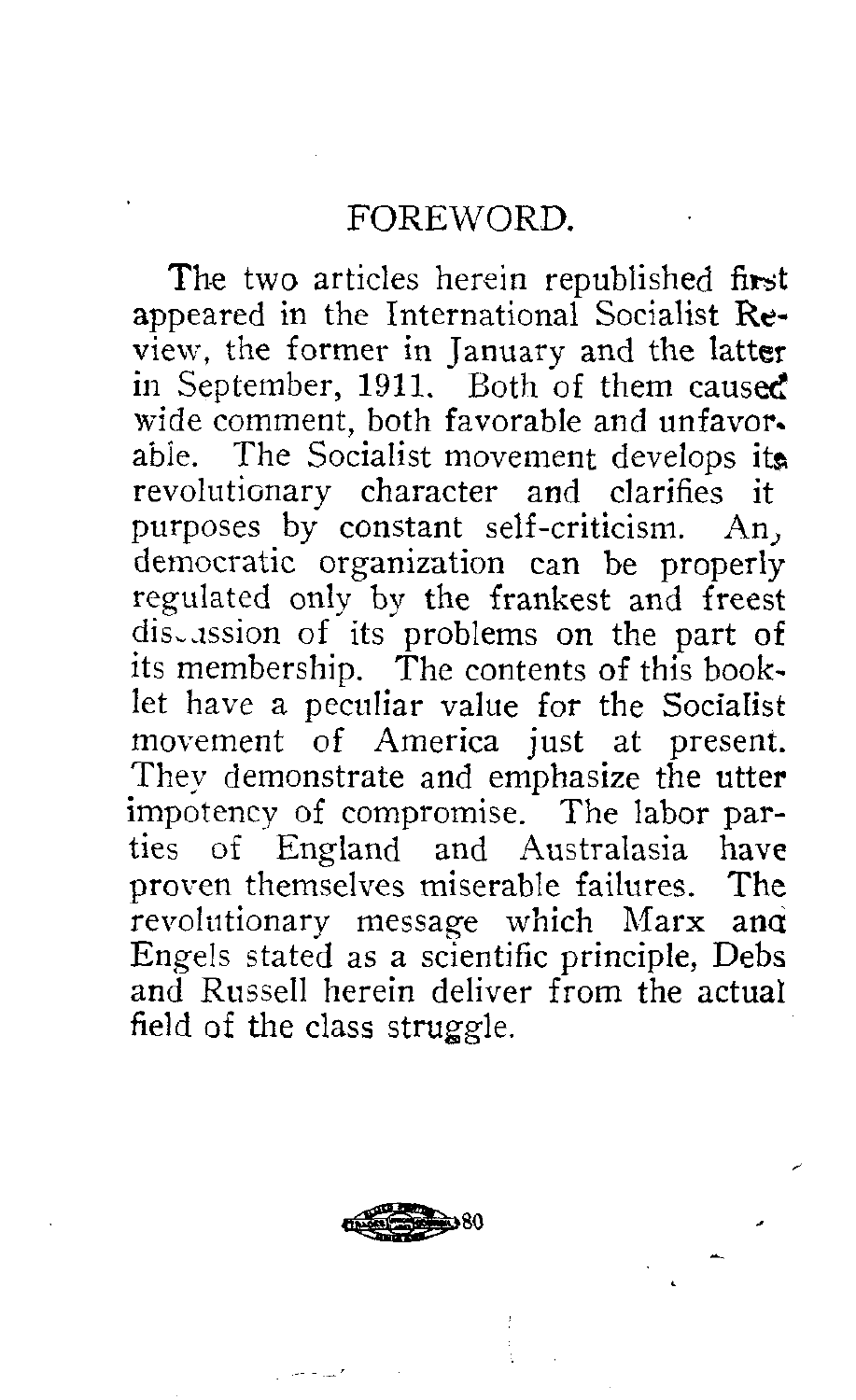#### DANGER AHEAD.

BY EUGENE V. DEBS.

The large increase in the Socialist vote in the late national and state elections is quite naturally hailed with elation and rejoicing by party members, but I feel prompted to remark, in the light of some personal observations during the campaign, that it is not entirely a matter of jubilation. I am not given to pessimism, or captious criticism, and yet  $\overline{I}$  cannot but feel that some of the votes placed to our credit this year were obtained by methods not consistent with the principles of a revolutionary party, and in the long run will do more harm :han good.

? yield to no one in my desire to see the party grow and the vote increase, but in my zeal I do not lose sight of the fact that healthy growth and a substantial vote depend upon efficient organization, the selfeducation and self-discipline of the membership, and that where these are lacking, an inflated vote secured by compromising methods, can only be hurtful to the movement.

The danger I see ahead is that the Soalist party at this stage, and under exist-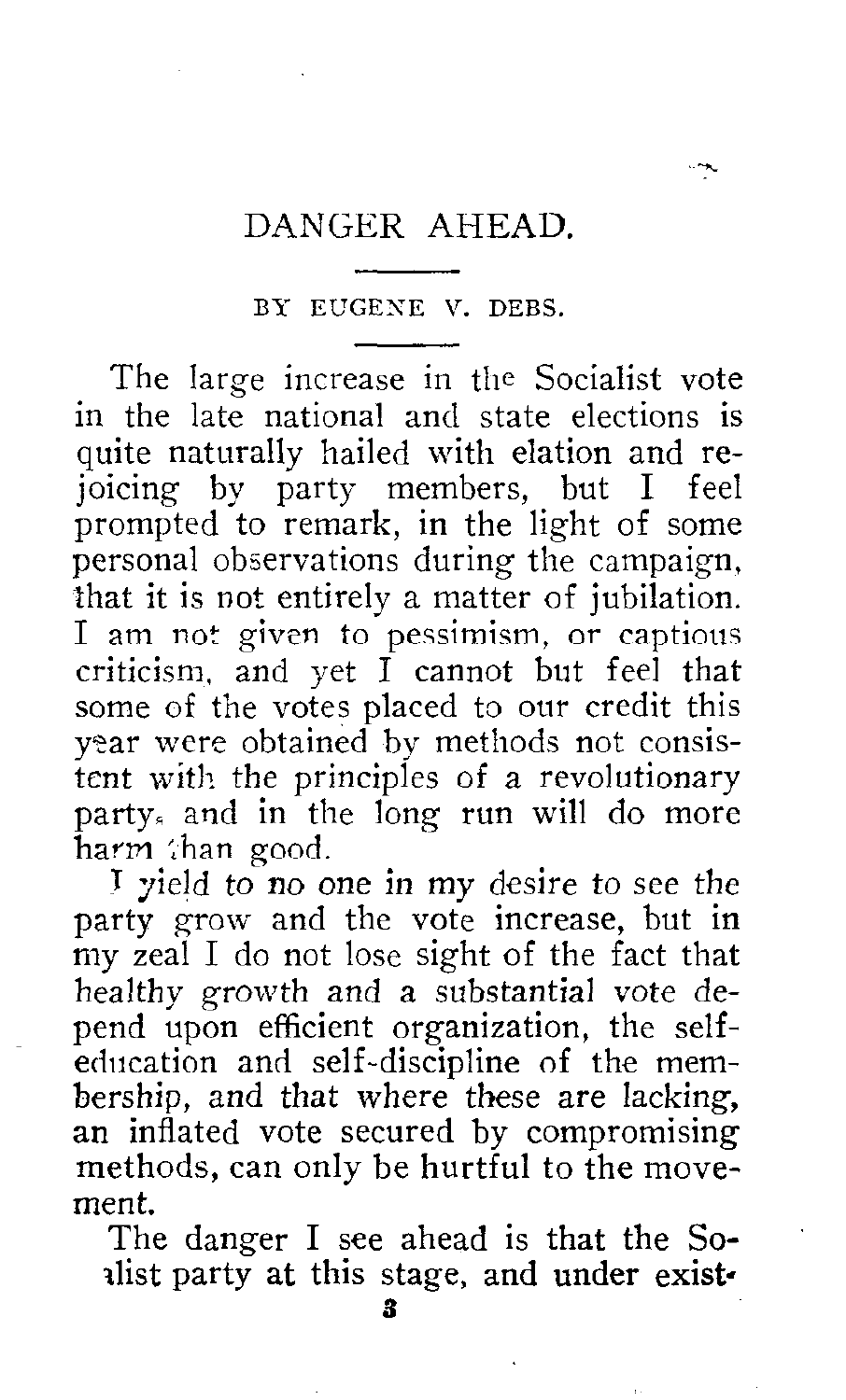ing conditions, is apt to attract elements which it cannot assimilate, and that it may be either weighted down, or torn asunder with internal strife, or that it may become permeated and corrupted with the spirit of bourgeois reform to an extent that will practically destroy its virility and efficiency as a revolutionary organization.

To my mind the working class character and the revolutionary integrity of the Socialist party are of first importance. All the votes of the people would do us no good if our party ceased to be a revolutionary party, or came to be only incidentally so, while yielding more and more to the pressure to modify the principles and program of the party for the sake of swelling the vote and hastening the day of its expected triumph.

It is precisely this policy and the alluring promise it holds out to new member with more zeal than knowledge of working class economics, that constitutes the danger we should guard against in preparing for the next campaign. The truth is that we have not a few members who regard vote-getting as of supreme importance, no matter by what method the votes may be secured, and this leads them to hold out inducements and make repre; sentations which are not at all compatib' with the stern and uncompromising pri

--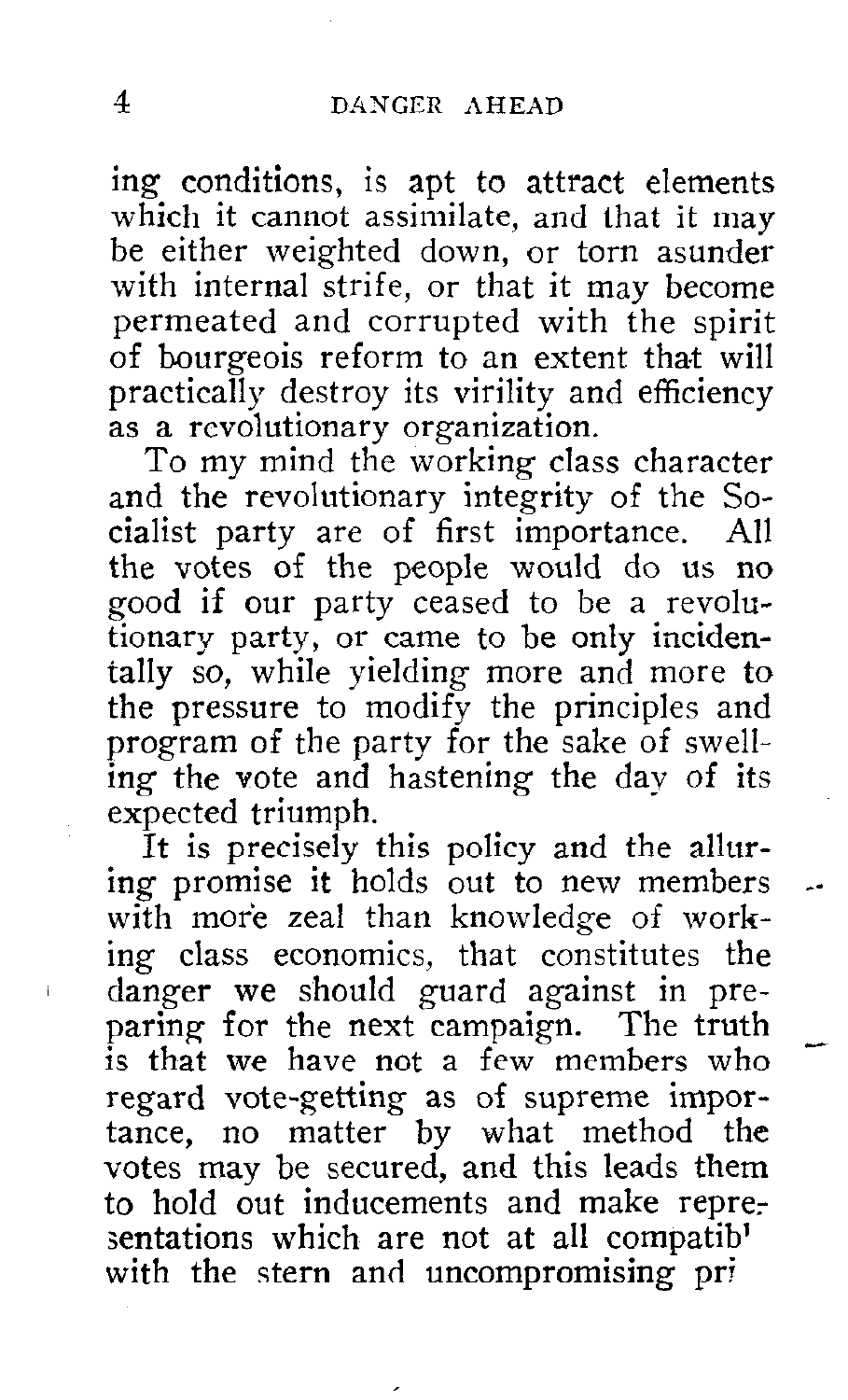ciples of a revolutionary party. They seek to make the Socialist propaganda so at tractive-eliminating whatever may give offense to bourgeois sensibilities—that it serves as a bait for votes rather than as a means of education, and votes thus secured do not properly belong to us and do injustice to our party as well as to those who cast them.

These votes do not express socialism and in the next ensuing election are quite as apt to be turned against us, and it is better that they be not cast for the Socialist party, registering a degree of progress the party is not entitled to and indicating a political position the party is unable to sustain.

Socialism is a matter of growth of evolution, which can be advanced by wise methods, but never by obtaining for it a fictitious vote. We should seek only to register the actual vote of socialism, no more and no less. In our propaganda we should state our principles clearly, speak the truth fearlessly, seeking neither to flatter nor to offend, but only to convince those who should be with us and win them to our cause through an intelligent mderstanding of its mission.

There is also a disposition on the part of some to join hands with reactionar trade-unionists in local emergencies and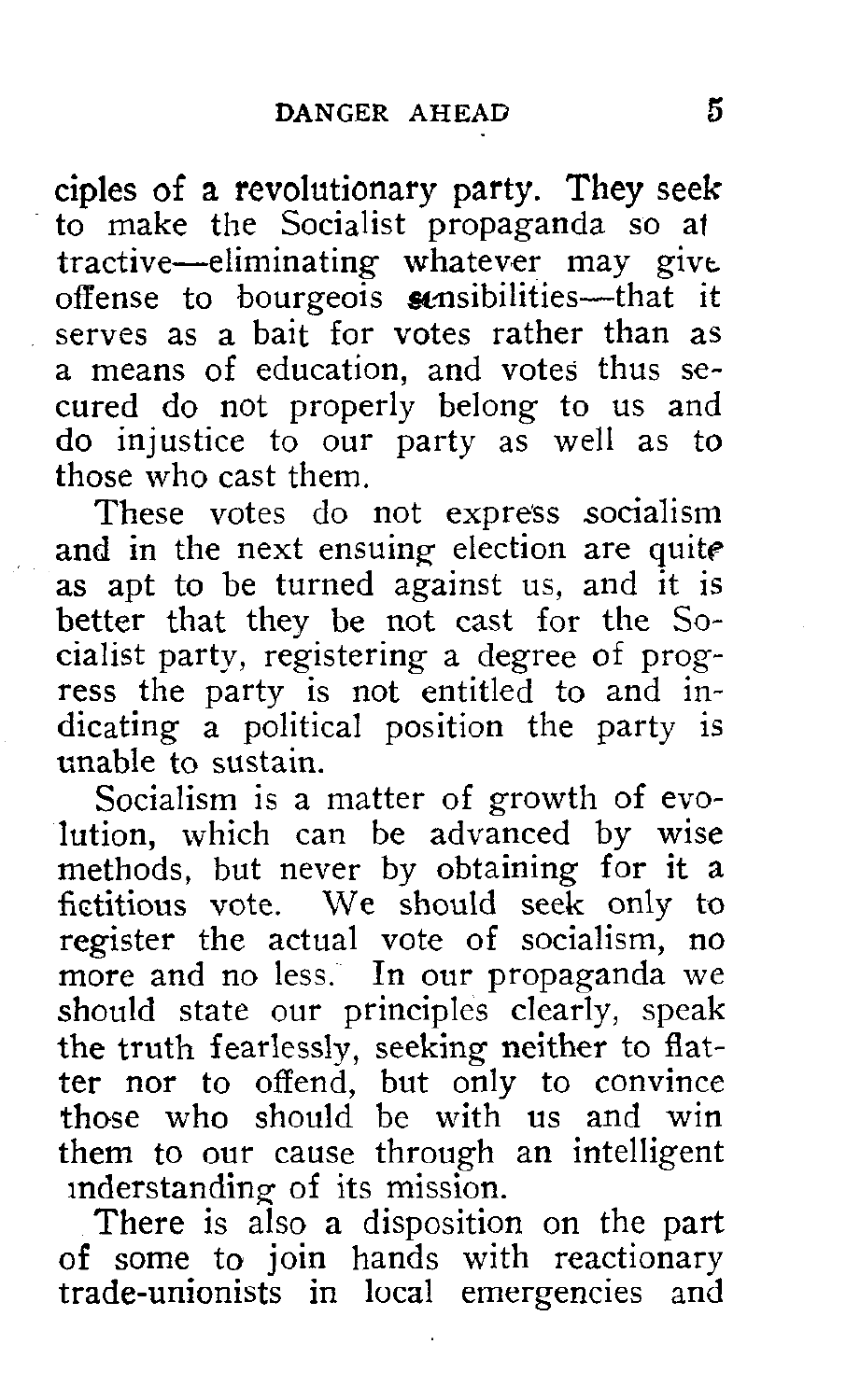in certain temporary situations to effect some specific purpose, which may or may not be in harmony with our revolutiona program. No possible good can come from any kind of a political alliance, express or implied, with trade-unions or the leaders of trade unions who are opposed to socialism and only turn to it for use in some extremity, the fruit of their own reactionary policy.

Of course we want the support of tradeunionists, but only of those who believe in socialism and are ready to vote and work with us for the overthrow of capitalism.

The American Federation of Labor, as an organization, with its Civic Federatio to determine its attitude and control its course, is deadly hostile to the Socialis party and to any and every revolutiona movement of the working class. To kowtow to this organization and to join hands with its leaders to secure political faxiors can only result in compromising our principles and bringing disaster to the party.

Not for all the vote of the America  $\rm{Federation}$  of  $\rm{Labor}$  and its labor-divi ing and corruption-breeding craft-unio should we compromise one jot of our rev' olutionary principles ; and if we do we sha be visited with the contempt we deserv by all real Socialists, who will scorn tc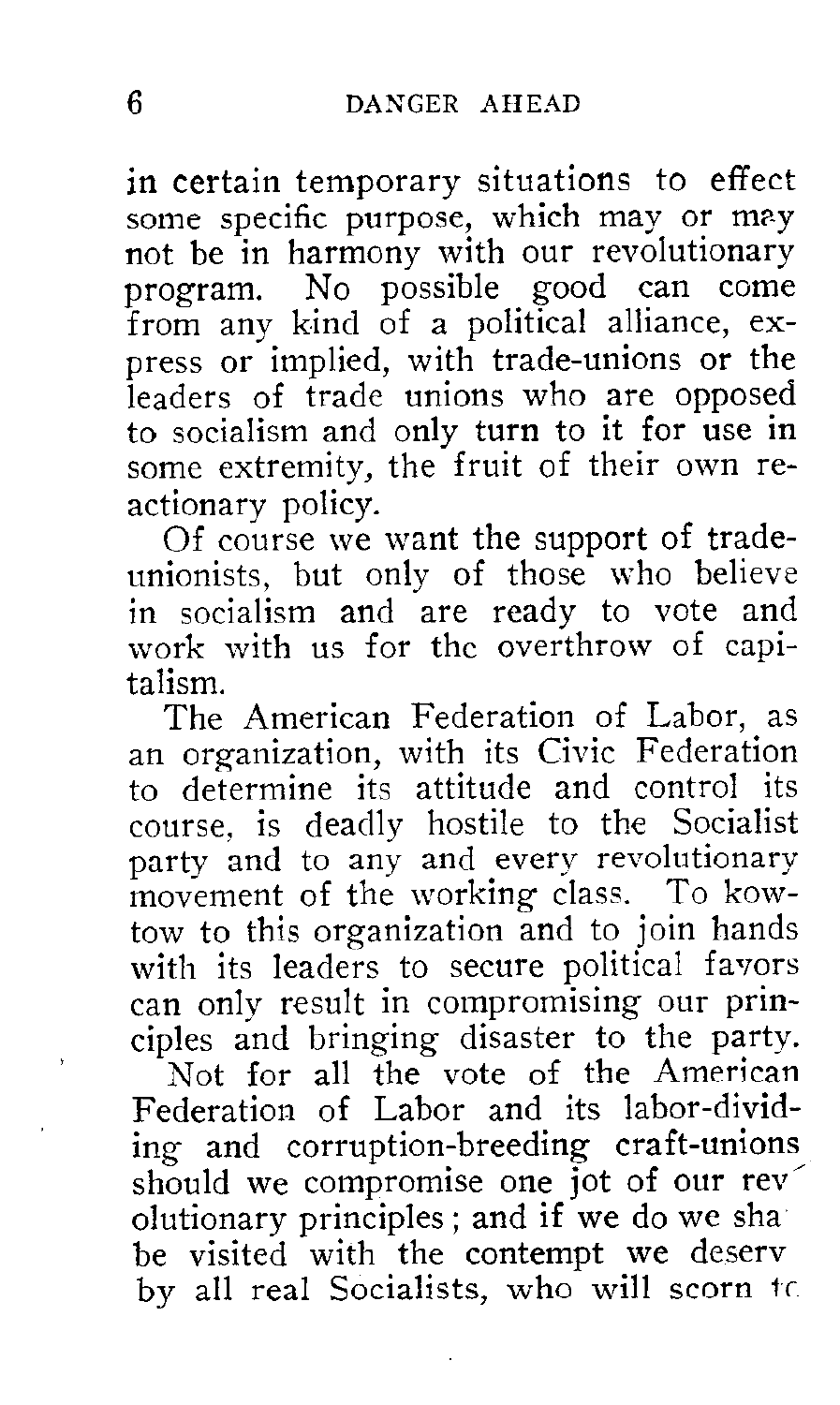remain in a party professing to be a revolutionary party of the working class whil employing the crooked and disreputabl methods of ward-heeling politicians to attain their ends.

Of far greater importance than increasing the vote of the Socialist party is the economic organization of the working class. To the extent, and only to the extent, that the workers are organized and disciplined in their respective industries can the Socialist movement advance and the Socialist party hold what is registered by the ballot. The election of legislative and administrative officers, here and there, where the party is still in a crude state and the members economically unprepared and politicall;: unfit to assume the responsibilities thrust upon them as the result of popular discontent, will inevitably bring trouble and set the party back, instead of advancing it, and while this is to be expected and is to an extent unavoidable, we should court no more of that kind of experience than is necessary to avoid a repetition of it. The Socialist party has already achieved some victories of this kind which proved to be defeats, crushing and humiliating, and from which the party has not even now, after many years, entirely recovered.

We have just so much socialism that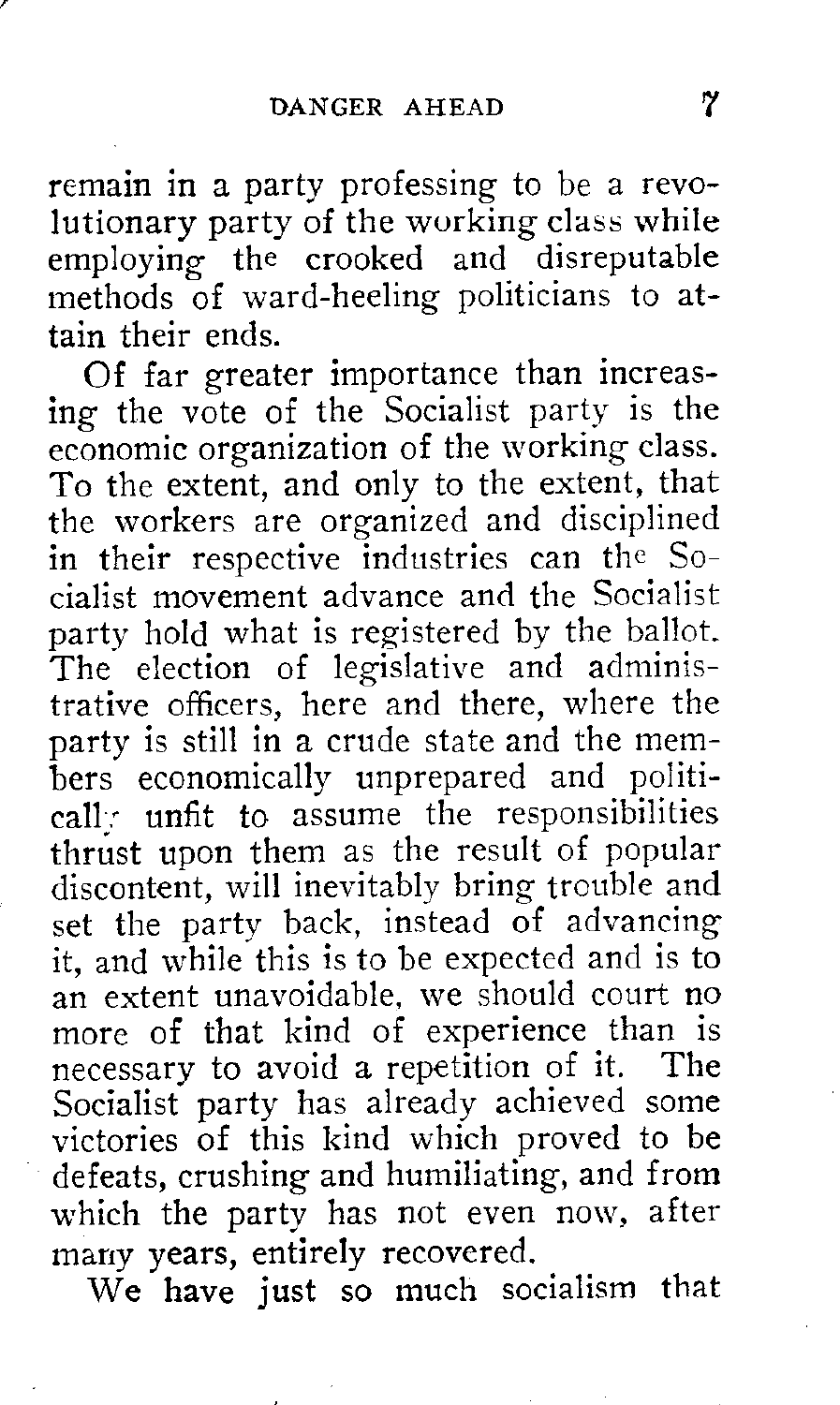is stable and dependable, because securely grounded in economics, in discipline, and all else that expresses class-conscious solidarity, and this must be augumented steadily through economic and political organization, but no amount of mere votes can accomplish this in even the slightest degree.

Voting for socialism is not socialism any more than a menu is a meal.

Socialism must be organized, drilled, equipped and the place to begin is in the industries where the workers are employed. Their economic power has got to be developed through efficient organization, or their political power, even if it could be developed, would but react upon them, thwart their pians, blast their hopes, and all but destroy them.

Such organization to be effective must be expressed in terms of industrial unionism. Each industry must be organized in its entirety, embracing all the workers, and all working together in the interest of all, in the true spirit of solidarity, thus laying the foundation and developing the superstructure of the new system within the old, from which it is evolving, and systematically fitting the workers, step by step, to assume entire control of the pro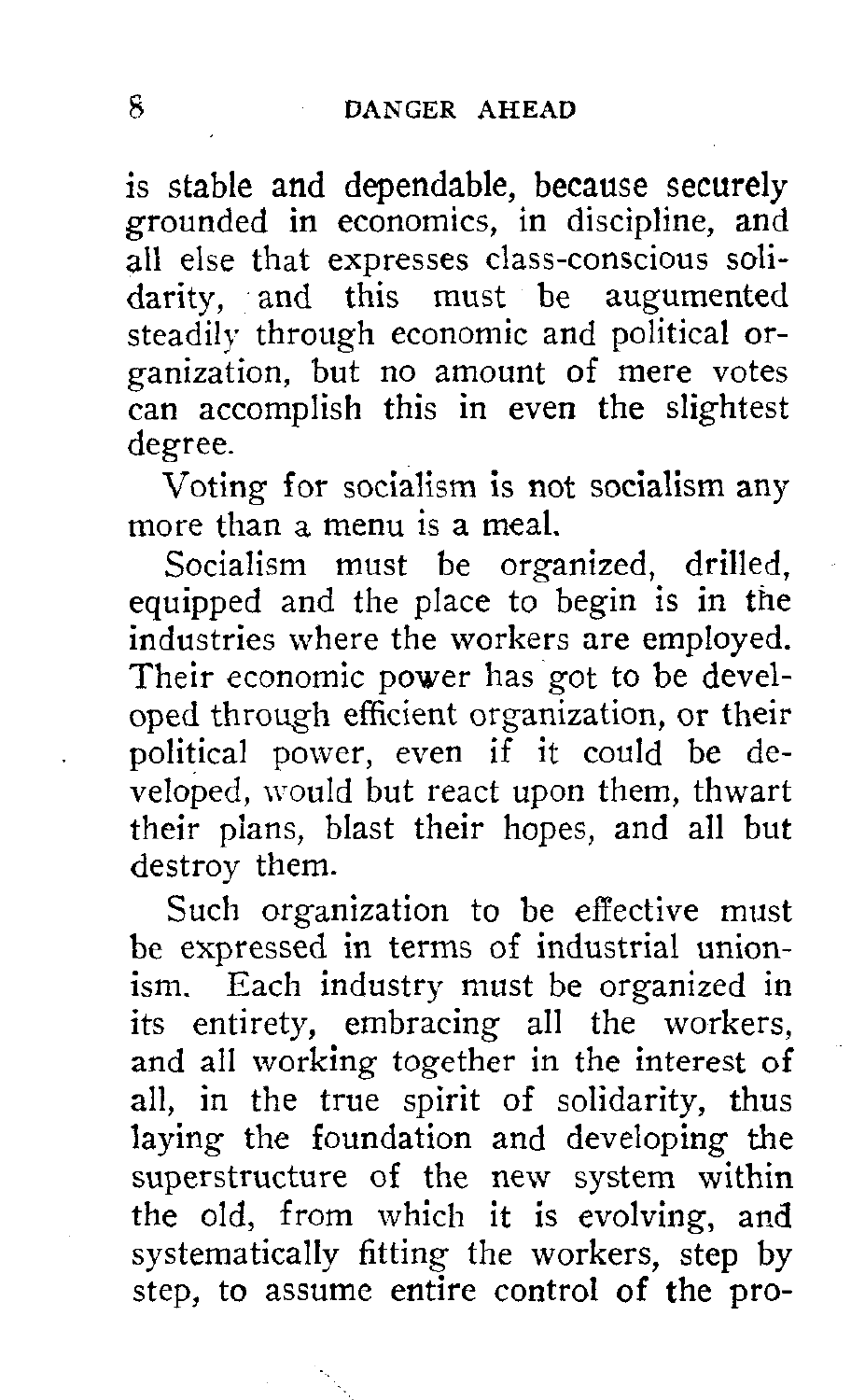ductive forces when the hour strikes for the impending organic change.

Without such economic organization and the economic power with which it is clothed, and without the 'industrial co-operative training, discipline and efficiency which are its corollaries, the fruit of any political victories the workers may achieve will turn to ashes on their lips.

NOW that the capitalist system is so palpably breaking down, and in consequence its political parties breaking up, the disintegrating elements with vague reform ideas and radical bourgeois tendencies will head in increasing number toward the Socialist party, especially since the greatly enlarged vote of this year has been announced and the party is looming up as a possible dispenser of the spoils of office. There is danger, I believe, that the party may be swampe by such an exodus and the best possible means-and, in fact, the only effectual means-of securing the party against such a fatality is the economic power of the industrially-organized worker

The votes will come rapidly enough from now on without seeking them and we should make it clear that the Socialist party wants the votes only of those who want socialism, and that, above all, as a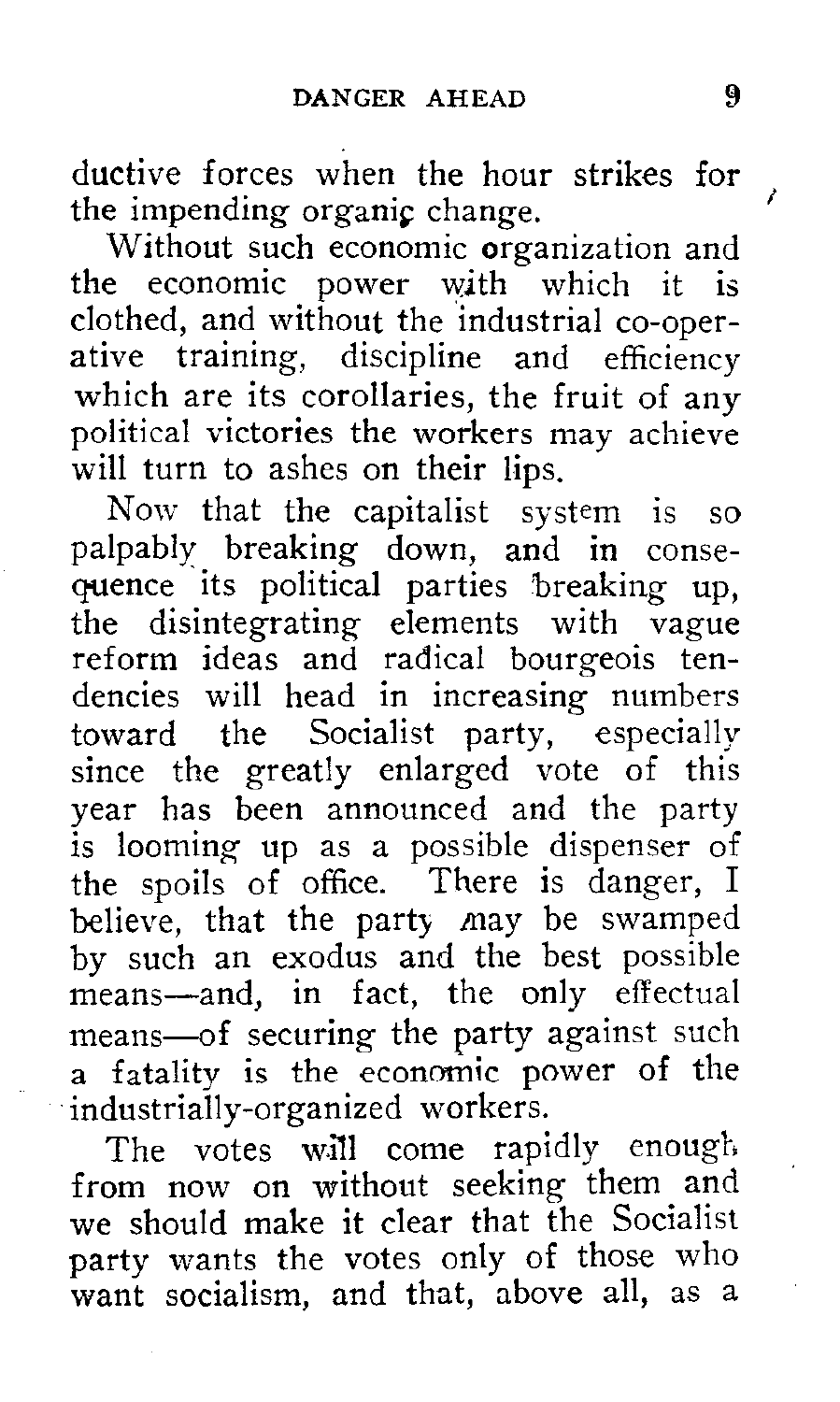revolutionary party of the working class, it discountenances \*vote-seeking for the sake of votes and holds in contempt officeseeking for the sake of office. These belong entirely to capitalist parties with their bosses and their boodle and have no place in a party whose shibboleth is emancipation.

With the workers efficiently organized industrially, bound together by the common tie of their enlightened self-interest, they will just as naturally and inevitably express their economic solidarity in political terms and cast a united vote for the party of their class as the forces of nature express obedience to the laws of gravitation.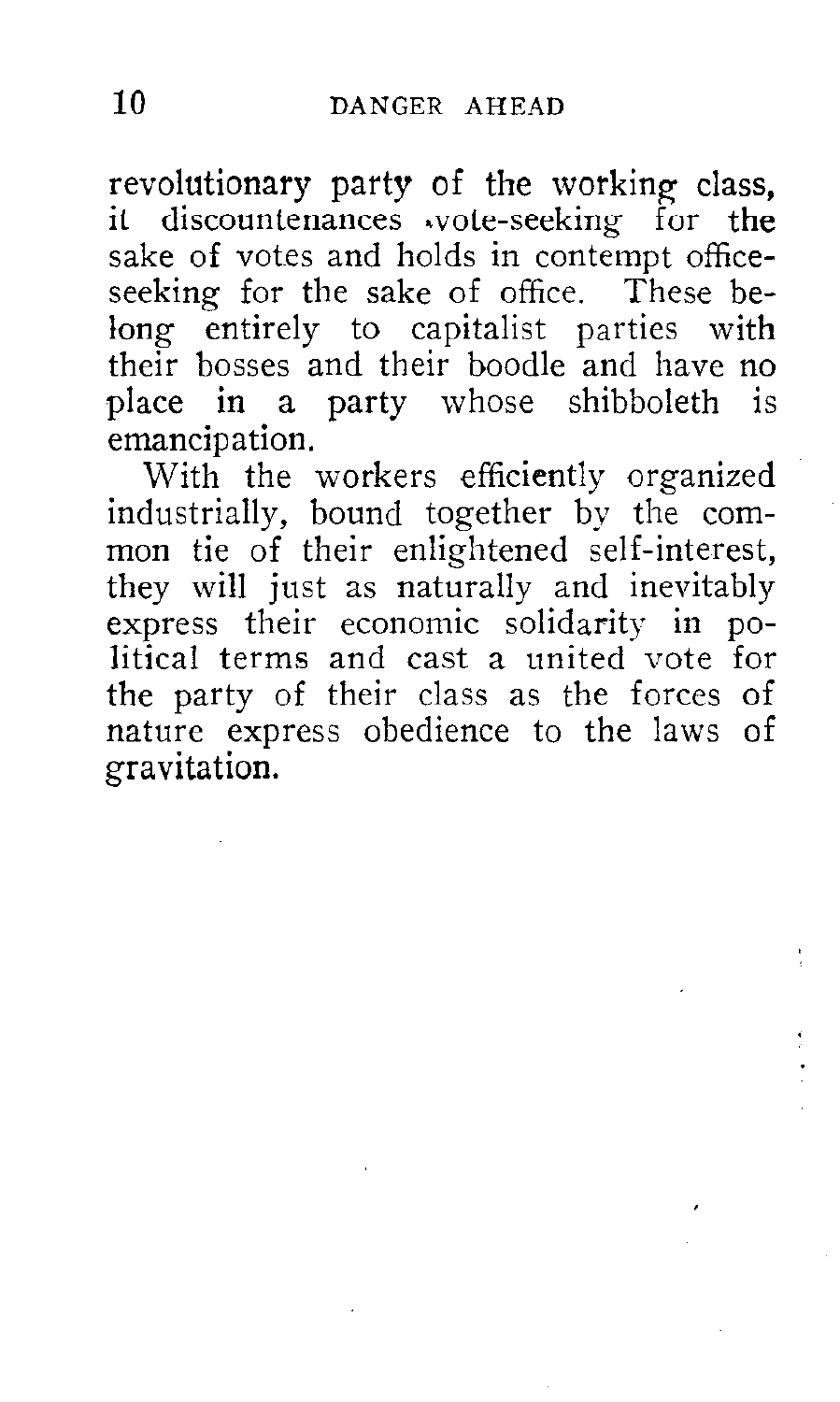### WHAT COMES OF PLAYING THE GAME.

BY CHARLES EDWARD RUSSELL.

A proletarian movement can have no part, however slight, in the game of politics. The moment it takes a seat at that grimy board is the moment it dies within. After that it may for a time maintain a semblance of life and motion, but in truth it is only a corpse.

This has been proved many times. It is being proved today in Great Britain. It has been proved recently and most convincingly in the experience of Australia and Mew Zealand.

In Australia the proletarian movement that began eighteen years ago has achieved an absolute triumph-in politics. Under the name of the Labor Partv it has won all that any political combination can possibly win anywhere. It has played the political game to the limit and taken a!1 the stakes in sight. The whole national government is in its hands. It has attained in fullest measure to the political success at which it aimed. It not merely influences the government; it is the government.

11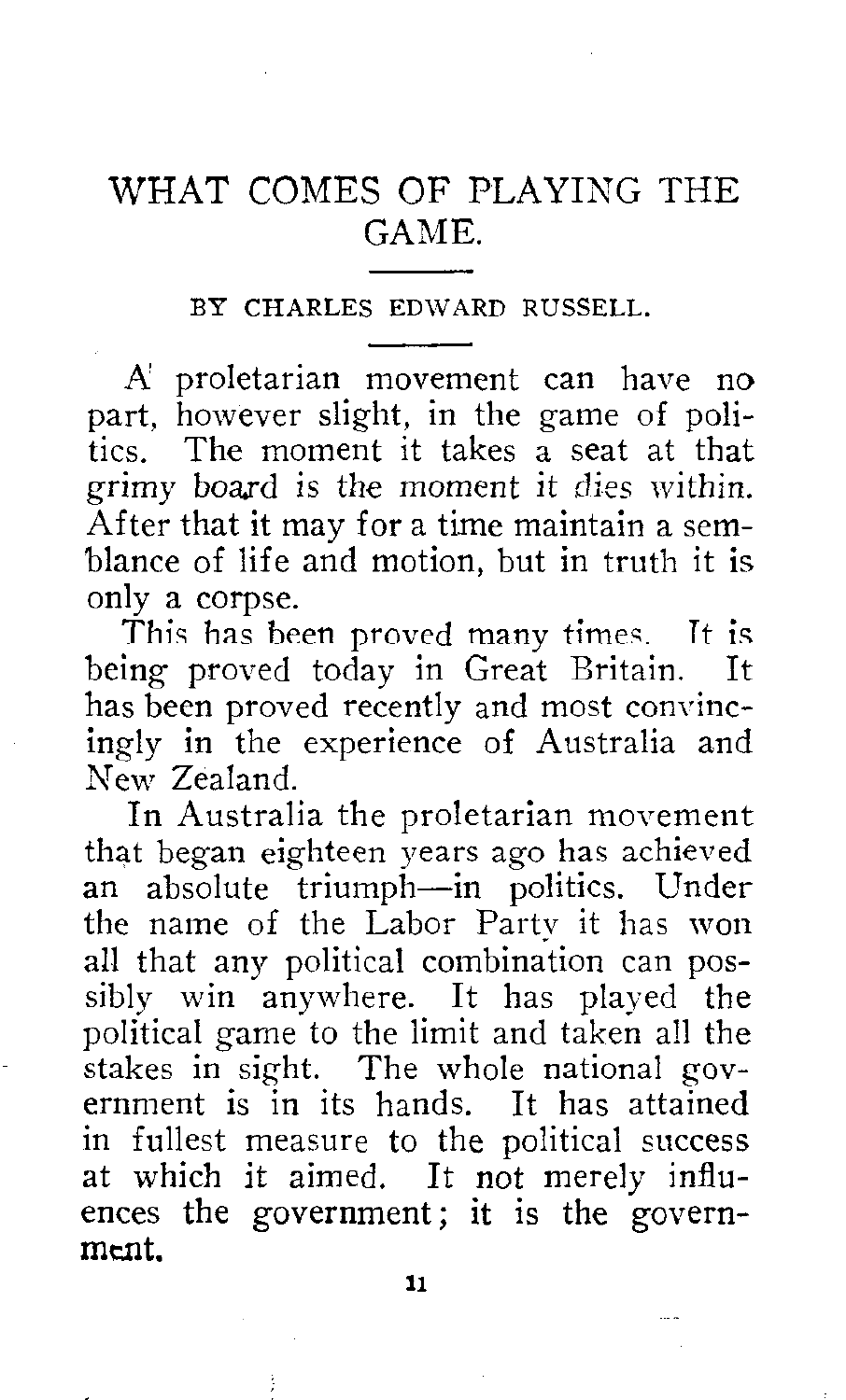TO make the situation clear by an American analogy, let us suppose the Socialists of America to join hands with the progressive element in the labor unions and with the different groups of advanced radicals. Let us suppose a coalition party to be formed called the Labor Party. Let us suppose this to have entered the state and national campaigns, winning at each successive election more seats in Congress, and finally after sixteen years in conflict, electing its candidate for president and a clear majority of the Senate and the House of Representatives. This would be admitted to be the summit of such a party's aims and to mean great and notable success; and it would closely parallel the situation in Australia.

Exactly such a Labor Party has administered the affairs of Australia since April, 1910. Its triumph was the political success of a proletarian movement that was steered into the political game. What has resulted ?

' This has resulted, that the Labor Party of Australia, is now exactly like any other political party and means no more to the working class except its name. Constituted as the political party of that class, it has been swept into power by working class votes, and after almost a year and a half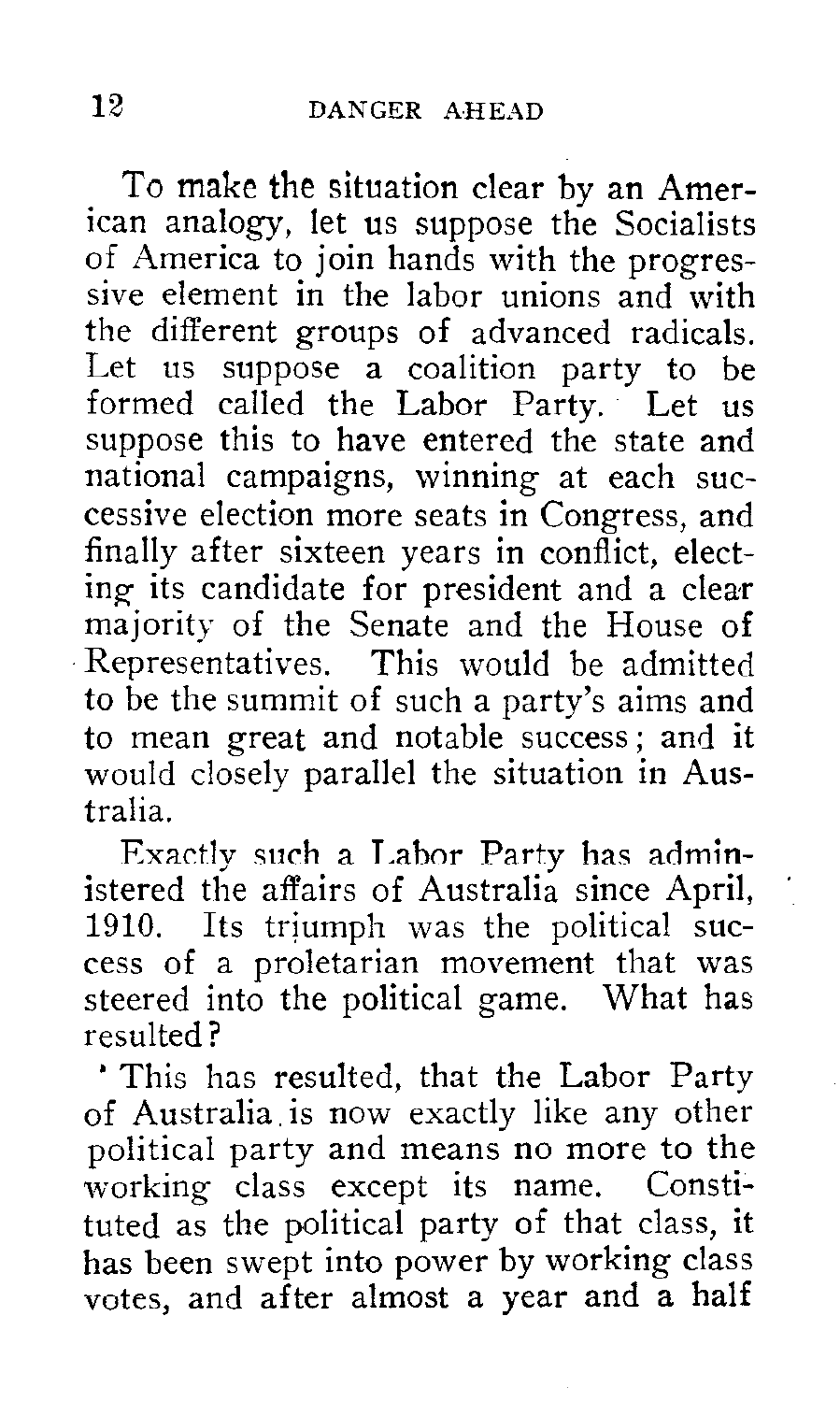of control of national affairs it can show nothing more accomplished for working class interests than any other party has accomplished. The working class under the Labor Party is in essentially the same condition that it has been in under all the other administrations, nor is there the slightest prospect that its condition will be changed.

In other words, the whole machine runs on exactly as before, the vast elaborated machine by which the toilers are exploited and parasites are fed. Once in power the Labor Party proceeded to do such things as other parties had done for the purpose of keeping in power, and it is these things that maintain the machine.

On the night of the election, when the returns began to indicate the result, the gentleman that is now Attorney General of the Commonwealth was in the Labor Party headquarters, jumping up and down with uncontrollable glee.

"We're in!" he shouted, "We're in! We"re in !"

That was an excellent phrase and neatly expressed the whole situation. The Labor Party was in; it had won the offices and the places of power and honor; it had defeated the opponents that had often defeated it. It was "in." The next thing was to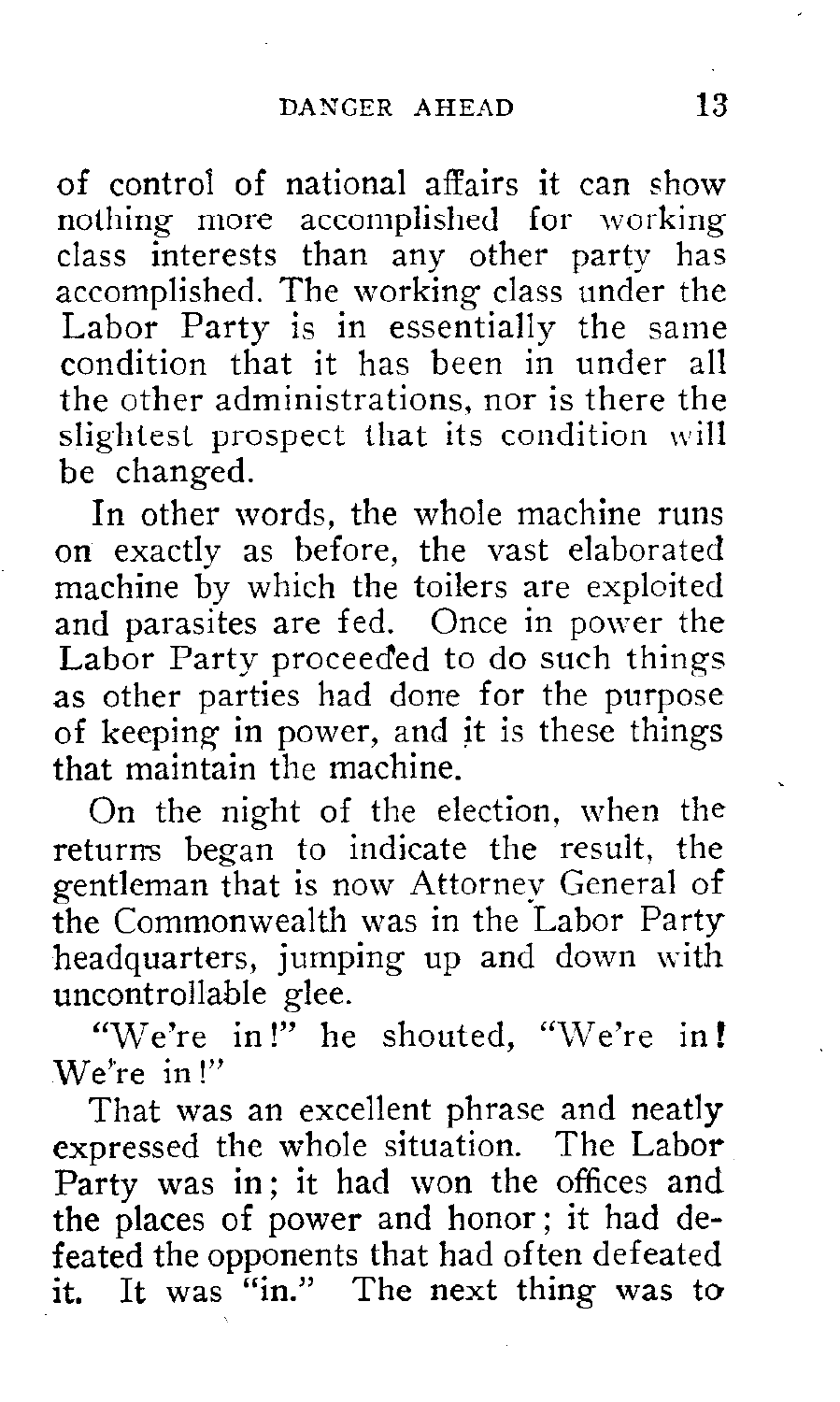keep in, and this is the object that it has assiduously pursued ever since. "We are in ; now let us stay in. We have the offices ; let us keep the offices."

The first thing it does is to increase its strength with the bourgeoisie and the great middle class always allied with its enemies. To its opponents in the campaigns the handiest weapon and most effective was always the charge that the Labor Party was not patriotic, that it did not love the dear old flag of Great Britain with the proper degree of fervor and ecstasy: that it was wobbly on the subject of war and held strange, erratic notions in favor of universal peace instead of yelling day and night for British supremacy whether right or wrong-which is well known to be the duty of the true and pure patriot. This argument was continually used and had great effect.

Naturally, as the Labor Party was now in and determined to stay in, the wise play indicated in the game upon which it had embarked, was to disprove all these dam aging allegations and to show that the Labor Party was just as patriotic as any other party could possibly be. So its first move was to adopt a system of universal military service, and the next to undertake vast schemes of national defense. The atten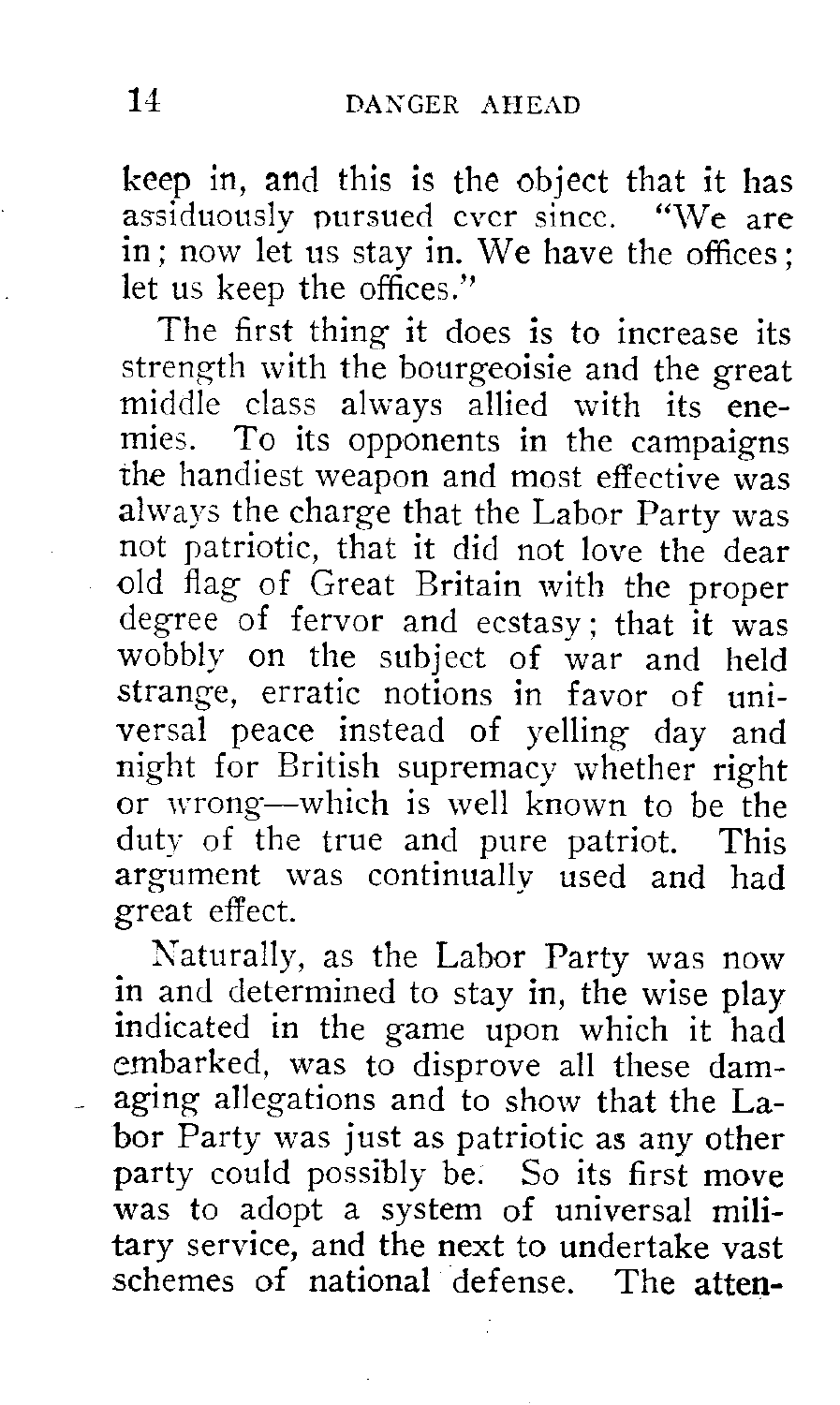tion and admiration of the country were directed to the fact that the Labor administration was the first to build small arms factories, to revise the military establishment so as to secure the greatest efficiency and to prepare the nation for deeds of valor on the battlefield.

At the time this was done there was a crying need for new labor legislation; the system or lack of system of arbitrating labor disputes was badly in need of repairs; workingmen were being imprisoned in some of the states for the crime of striking; the power of government was often used to oppress and overawe strikers, even when they had been perfectly orderly and their cause was absolutely just. These with many other evils of the workingman's condition tvere pushed aside in order to perfect the defense system and get the small arms factories in good working order, for such were the plain indications of the game that the Labor Party had started out to Play. "We're in; let us stay in."

The next thing to attest properly the true spirit of patriotism that burned and throbbed in the Labor Party was to send the Prime Minister and eighteen members of Parliament, at public expense, to the coronation puppet show. The Prime Minister was, in fact, one of the bright orna-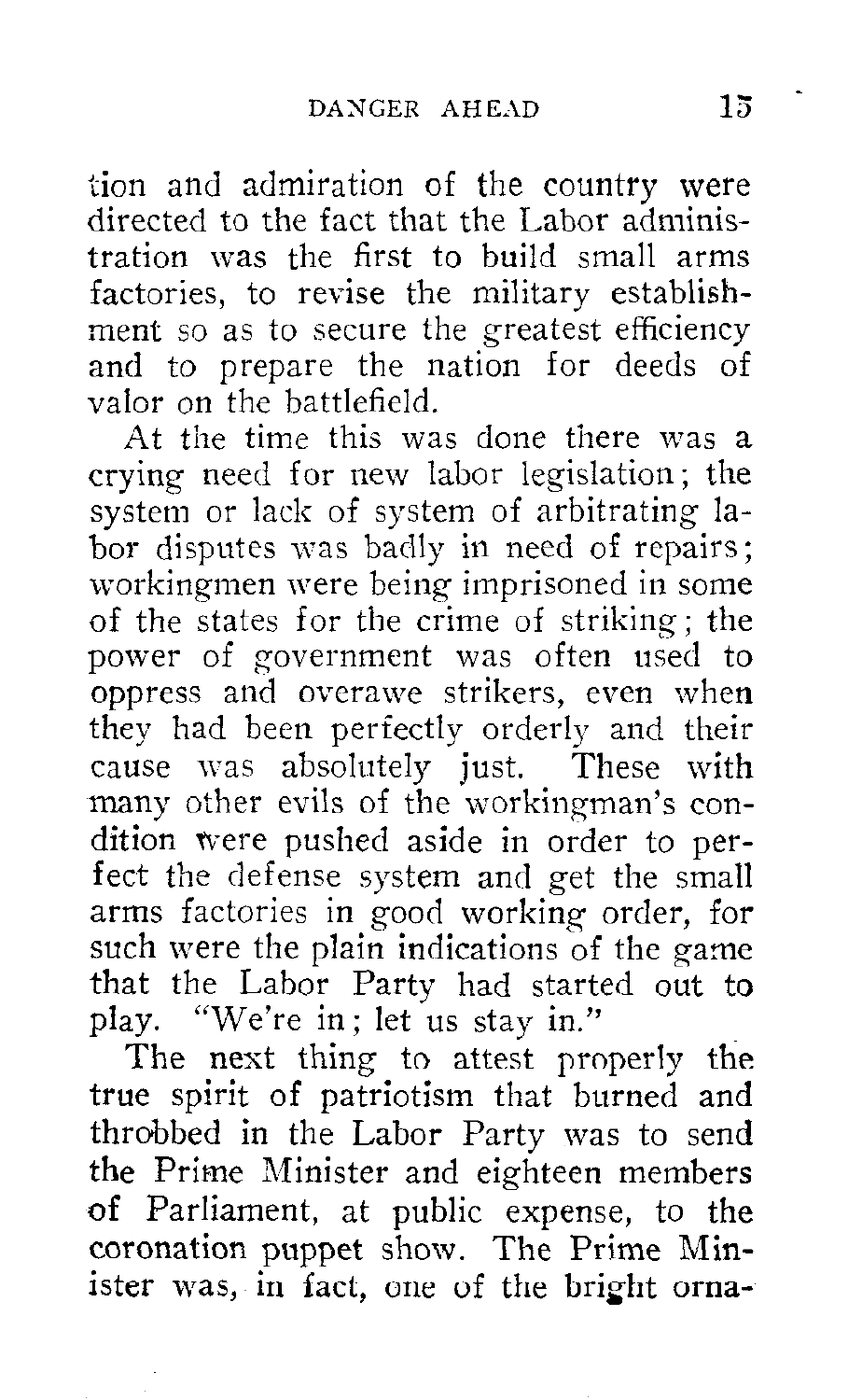ments of that precious occasion, and was universally admired as he pranced around in knee pants and other regalia. He is by trade a steam engineer, and for years lived by the work of his hands. He was said greatly to enjoy the gew-gaws of the occasion. I do not know whether this is true, but certainly he presented a sad and humiliating spectacle as a representative of the working class, and one that would never have been offered to the world except for the necessity of "playing the game." It would have been bad politics for the Labor Party to have appeared in the least indifferent to the childish and silly tricks of the coronation; hence it must leave nothing undone to show its loyalty lest our enemies get ammunition to use against us and we shall not be able to stay in. Nothing more absurd and degrading can be imagined than the participation of any Labor Party in such a spectacle, but such are the conditions of thi game. If you start in to play it you must play it, and you must play it in the wav that will win.

Meantime there remains this awkward fact about the condition of the working class. It is no less exploited than before. It is as far, apparently, from the day of justice under the rule of the Labor Party as it was under the rule of the Liberal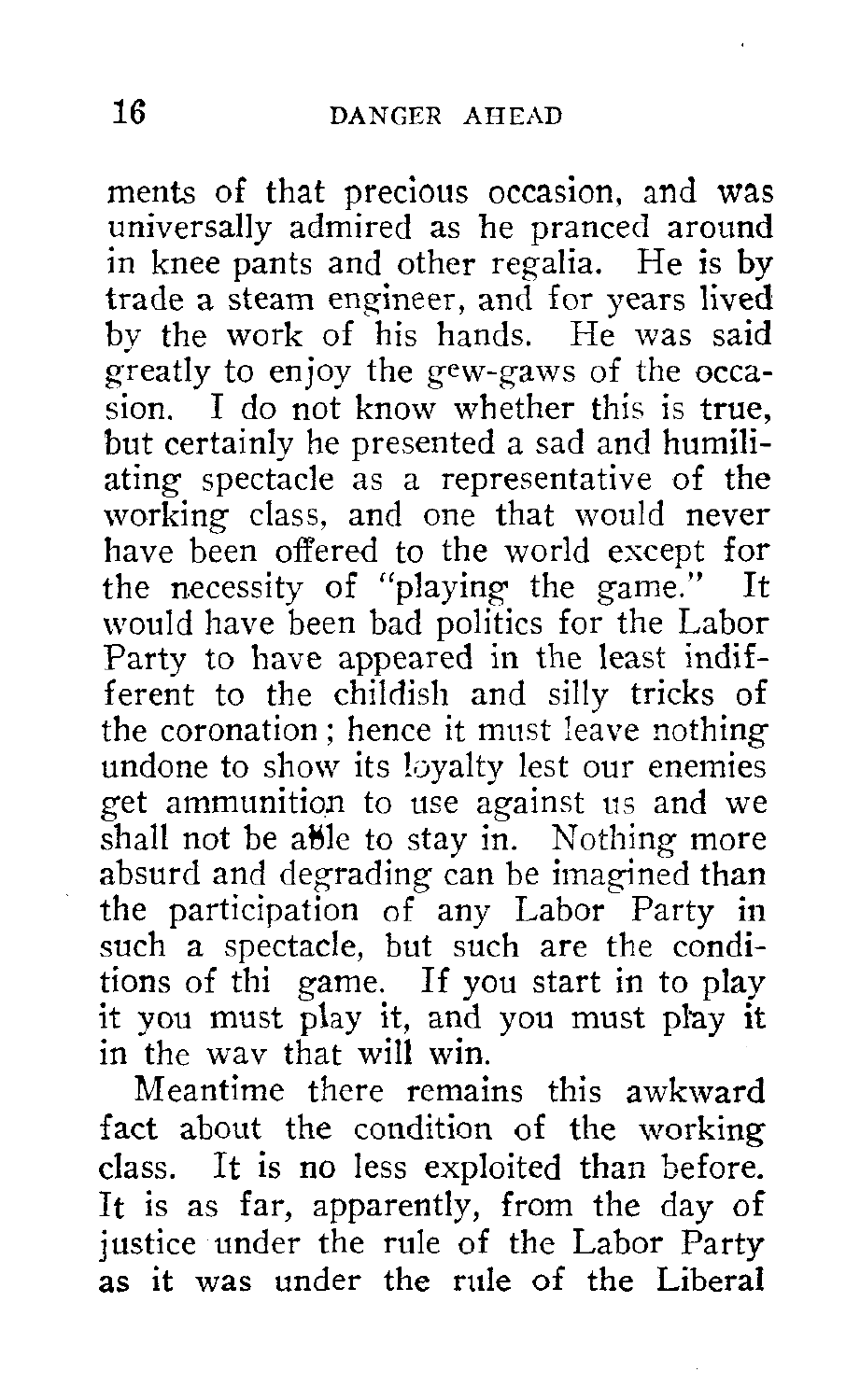Party. What are you going to do about that? Why, there is nothing to be done about that as yet. The country, you see, is not ready for any radical measures on that subject. If we undertake to make any great changes in fundamenta! conditions we should be defeated at the next election and then we should not be in but should be out. True, the cost of living is steadily increasing, and that means that the state of the working class is inevitably declining. True, under the present system, power is steadily accumulating in the hands of the exploiters, so that if we are afraid to offend them now we shall be still more afraid to offend them next year and the next. But the main thing is to keep in. We're in; let us stay in.

Hence, also, the Labor administration has been very careful not to offend the great money interests and powerful corporations that are growing up in the country. These influences are too powerful in elections. Nothing has been done that could in the least disturb the currents of sacred business. It was recognized as not good politics to antagonize business interests. Let the administration keep along with the solid business interests of the country, reassuring them for the sake of the general prosperity and helping them to go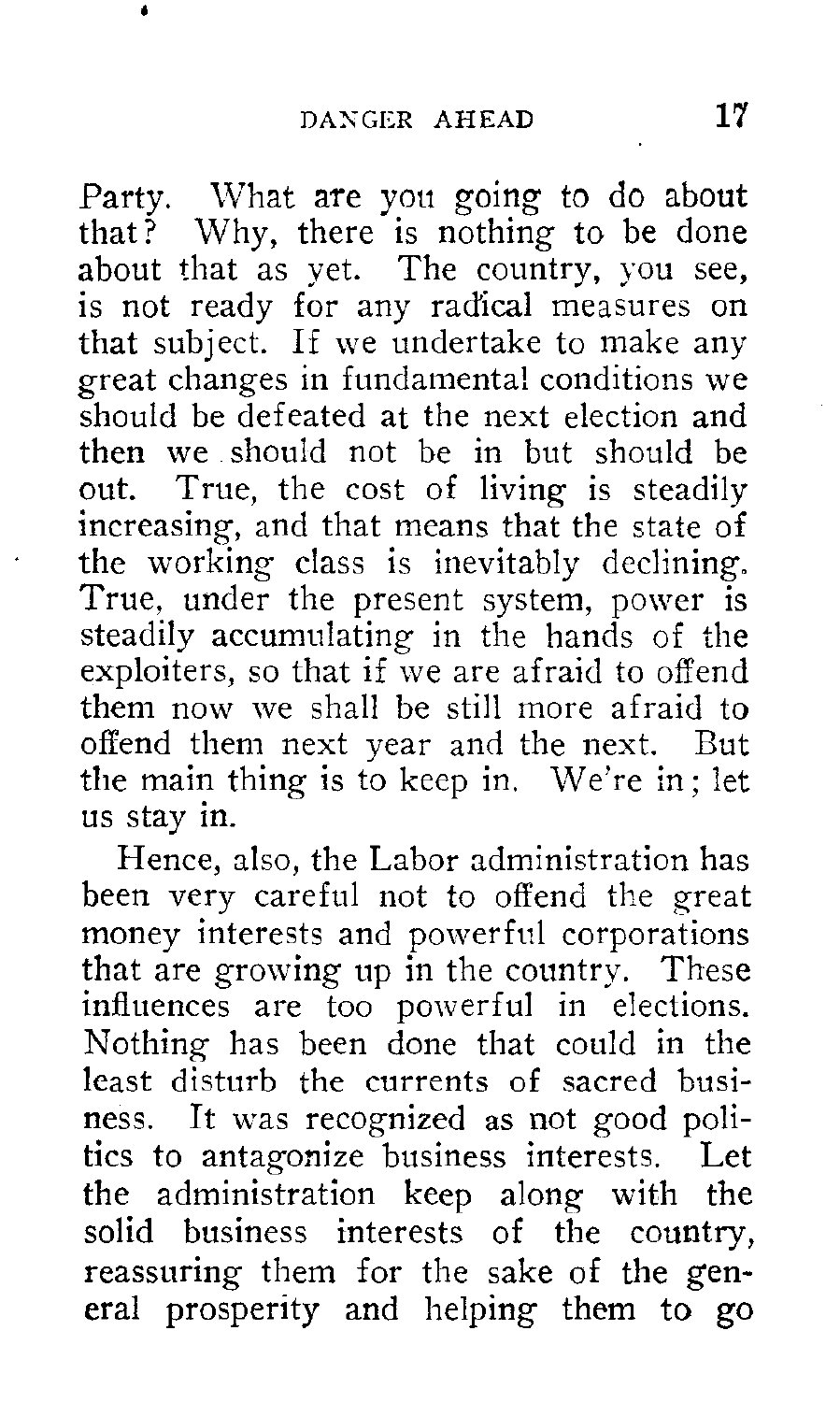on in the same safe, sane and conservative way as before. It was essential that business men should feel that business was just as secure under the Labor administration as under any other. Nothing that can in the least upset business, you know. True, this sacred business consists of schemes to exploit and rob the working ciass, and, true, the longer it is allowed to go upon its way the more powerful it becomes and the greater are its exploitztions and profits. But if we do anything that upsets business or tends to disturb business confidence, that will be bad for us at the next election. Very likely we shall not be able to keep in. 1Ve are in now: let us stay in, and have the offices and the power.

Therefore, it is with the greatest pride that the Labor people point out that under the Labor administration the volume business has not decreased but increased; the operations of the banks have shown no falling off; they are still engaged as profitably as of yore in skinning the public; the clearings are in an eminently satisfactory condition ; profits have suffered no decline ; all is well in our marts of trade. The old machine goes on so well you would never know there had been any change in the administration. Business men have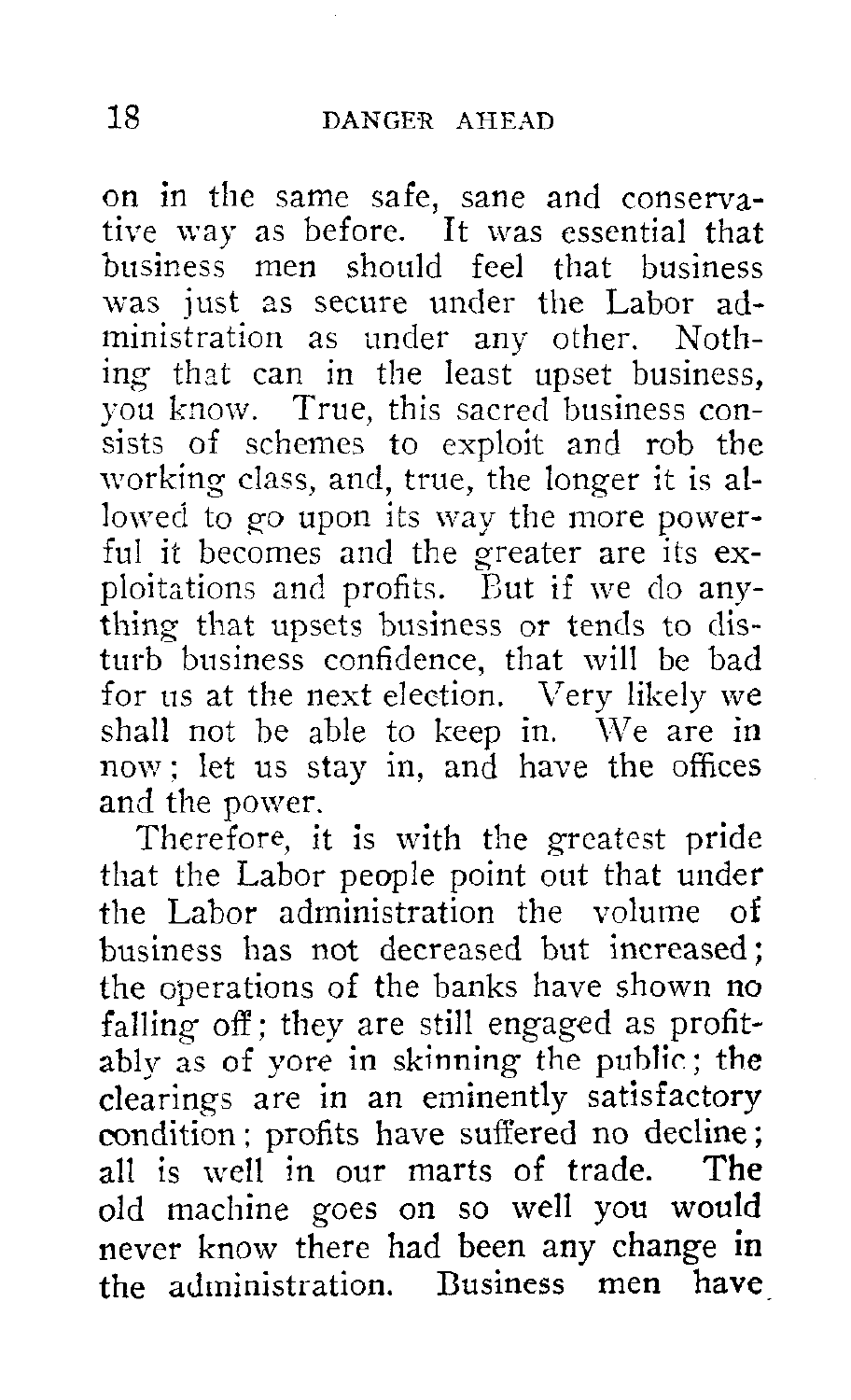confidence in our Party. They know that we will do the right thing by them, and when in the next campaign the wicked orators of the opposition arise and say that the Labor Party is a party of disturber and revolutionists, we can point to these facts and overwhelm them. And that will be a good thing, because otherwise we might not be able to keep in. We're in: let us stay in.

So stands the case in Australia. But if anyone says to me that the heart of the trouble is some defect in the men that are the leaders of the Australian Labor Party, I deny it. There are no leaders of the Australian Labor Party in the sense that American politics understand leaders. Whoever comes to the front in the affairs of the Australian Labor Party is chosen by a free vote of the members of that Party and has not pushed himself to the front in the manner to which American politicians are accustomed. And as for the men that hold cabinet positions in the Labor administration and therefore may be regarded as chiefly the advocates of the policy I have here outlined if we think that these men are at fault we shall make the greatest possible error. There are no better men anywhere. Their sincerity is beyond question. They believe absolutely in working class govern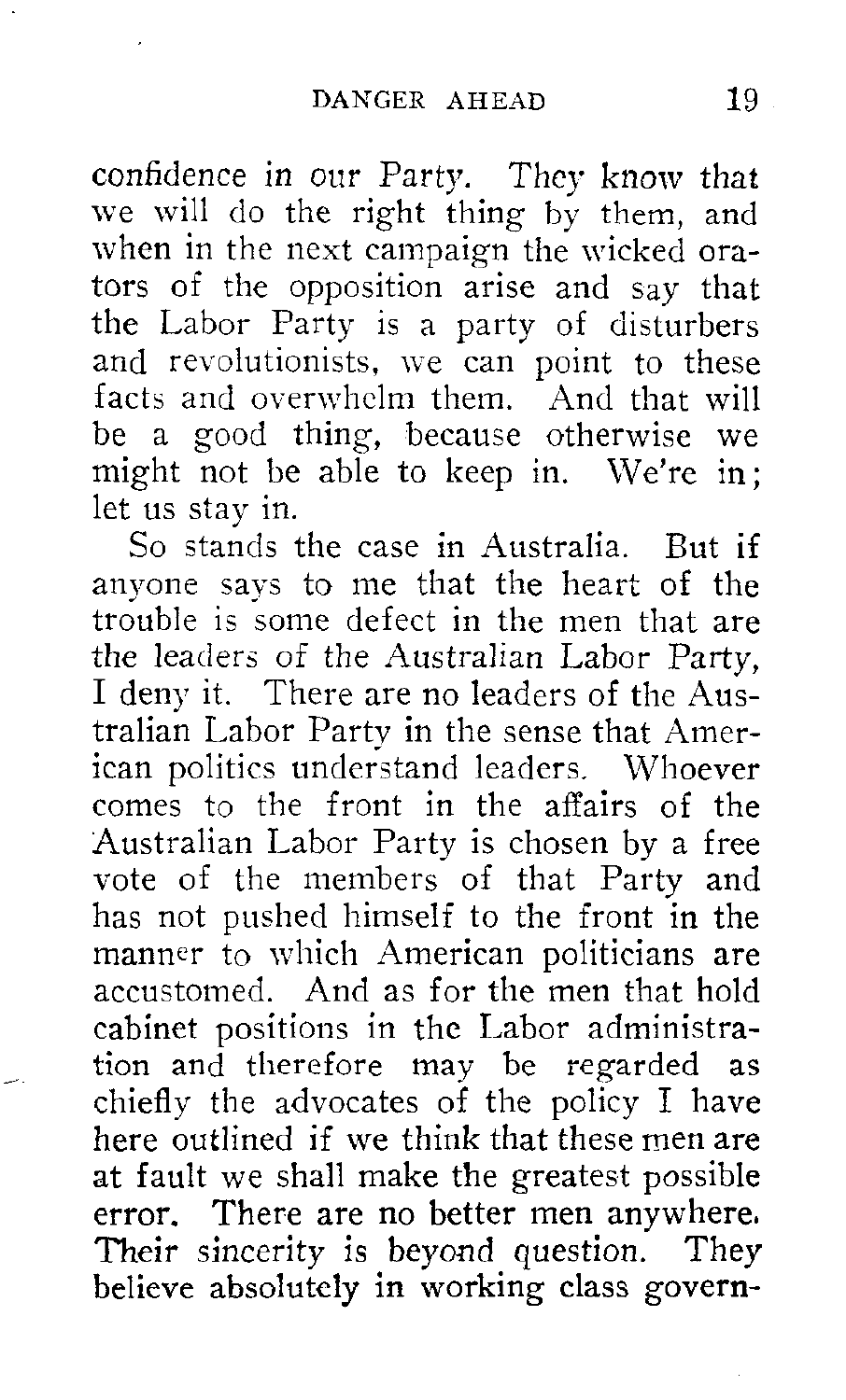ment, they are personally above reproach, they represent a class of public men that for flawless honesty and purity of purpos is almost unknown in American public affairs: I wish we had a thousand like them in our government this day.

Nor is there any question about their ability. They are among the ablest of all executives. Every one of them, when he came into office, gave a notable example of efficiency by studying, simplifying and improving the operations of his department. The fault is not with their convictions nor with their intellectual resources. The trouble is with the game that they started out to play. That game has always these results and no others. Whosoever 'starts to play it must play according to the rules and these are the rules. You sit at the grimy board to win. If you win you can win in but this way, by continual compromise and by continual sacrifice of your principles.

Most of these men are Socialists. One of them, Senator George H. Pearce, now the able and efficient Minister for Defense, once delivered in my hearing the clearest and most concise exposition of the funda mental principles of Socialism that I have ever heard anywhere. They are convinced Socialists and they will tell you that their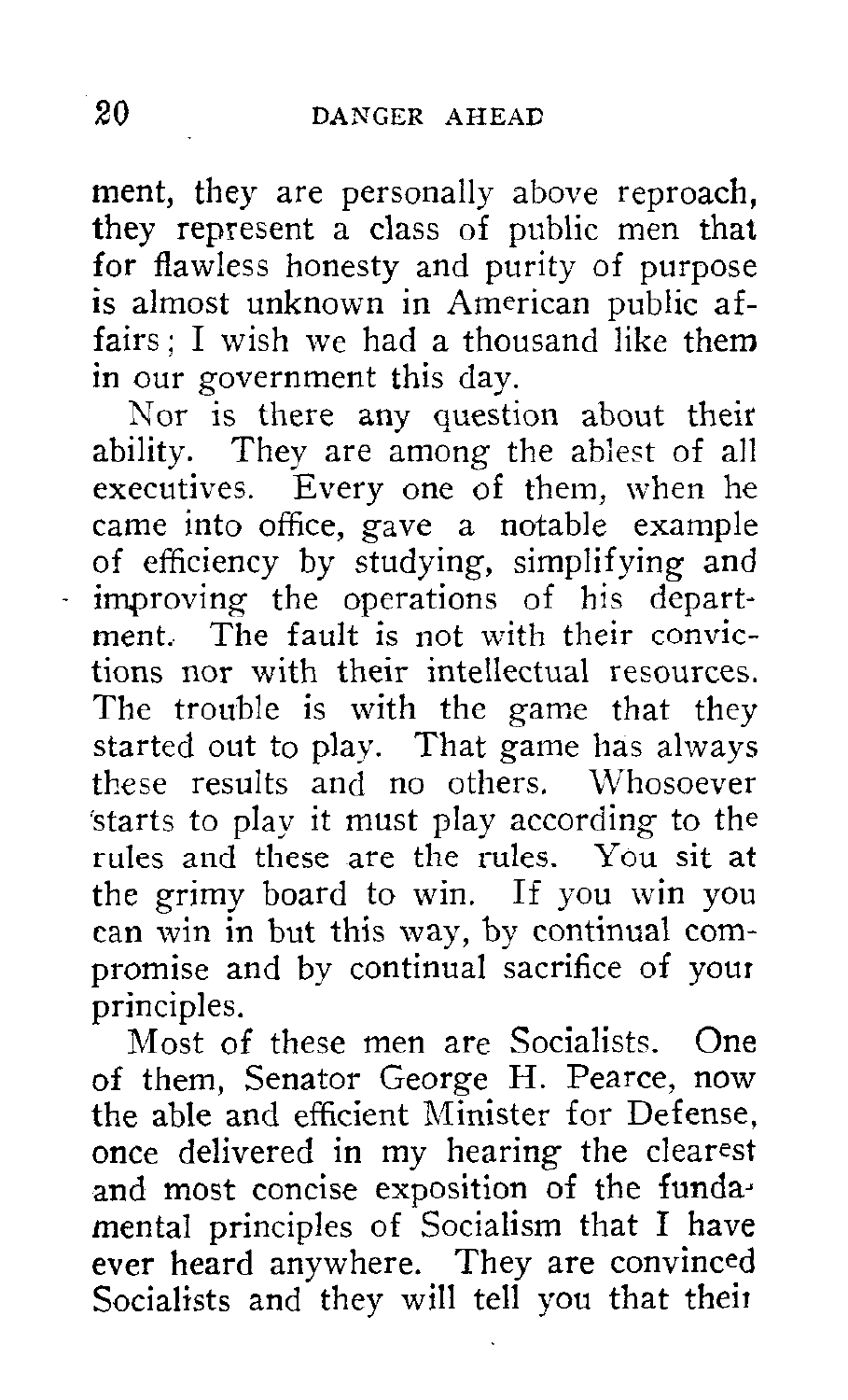ultimate ideal is the Co-operative Commonwealth-when the people are ready for it. And yet, sincerely and truly believing in the Socialistic theory, they proceed to play the Capitalists' game, because they must play that game to keep in. We're in; let us stay in.

Meantime, how has the cause of Socialism progressed in Australia? Not at all. I would by no means disparage the efforts of the band of clear-sighted and able men and women that in Australia and New Zealand steadfastly insist upon the truth that nothing will ever be won by palliatives; but the great working population, carried away by the idea of winning political victories, is so far indifferent or hostile toward the only movement that can really accomplish anything. I know of but one other country in the civilized circuit where Socialism is so dead. The full attention of the proletariat is centered in the political success of this Labor Party. It will give no heed to anything else, and the few men that with clear vision and inspiration continue to insist that the only way to emancipate the working class is to emancipate it are like the voice of one crying in the wilderness. If the capi talists had designed the very best way in which to perpetuate their power they could not have  $\hat{\mathcal{U}}^*$  spon anything better for them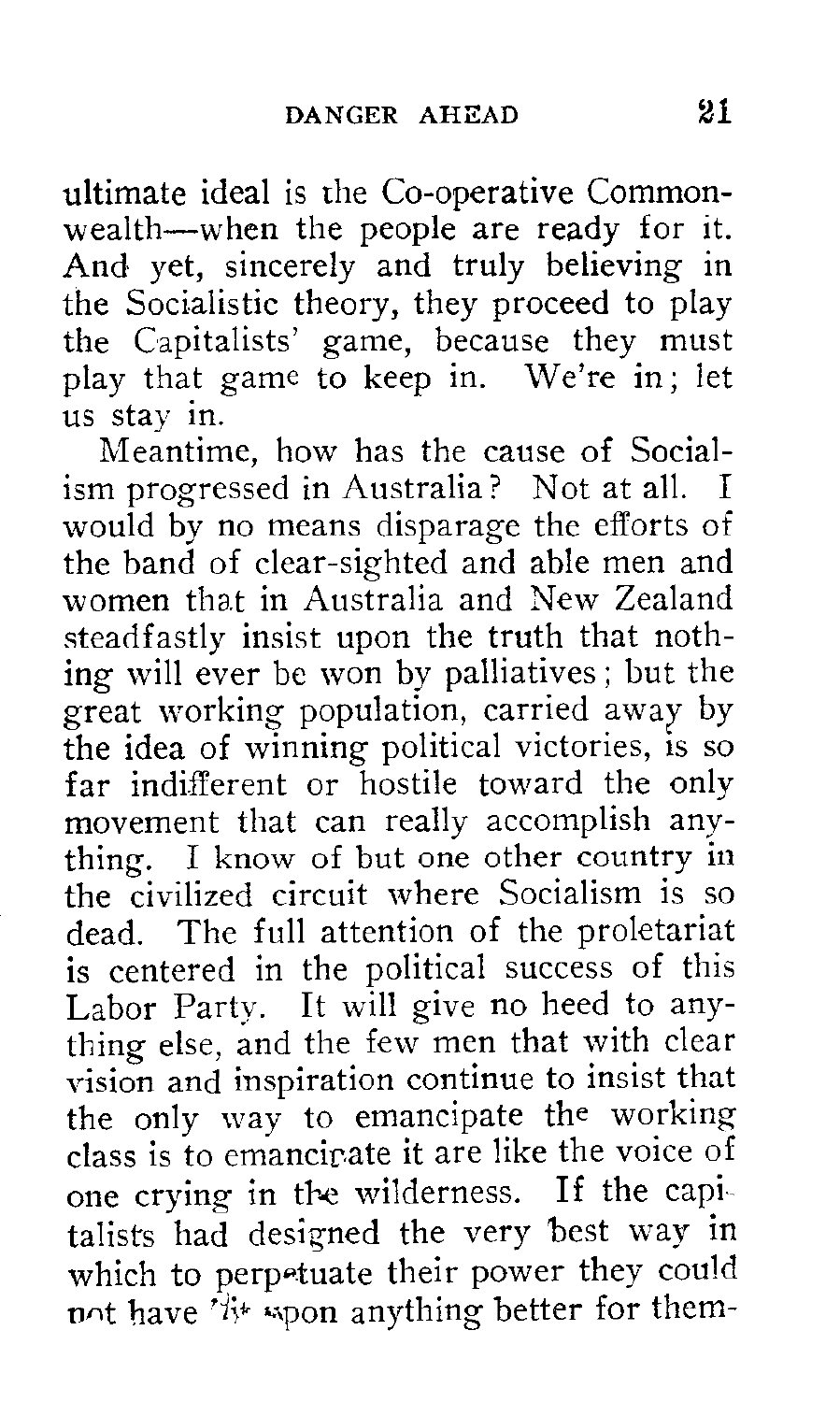selves than this. It keeps the workin ciass occupied; it diverts their minds from the real questions that pertain to their condition ; it appeals to their sporting instincts ; we want to win, we want to cheer our own victory, we want to stay in; this is the way to these results. And meantime the capitalists rake off the profits and are happy. We are infinitely better off in the United States. The Labor Party of Australia has killed the pure proletarian movement there. At least we have the beginnings of one here. If there had been no Labor Party there would now be in Australia a promising working class movement headed towards industrial emancipation. Having a Labor Party, there is no such movement in sight.

I said a moment ago that there is but one other country in the civilized circuit where Socialism is as dead as it is in Australia. The other country is New Zealand, where the game has been played as assiduously as in Australia and with identical results.

Here is the one spot on earth where the proletarian movement ought to be the strongest and where it is, practicall speaking, the weakest.

New Zealand was the first country where the workingmen recognized something of their power, the first country where the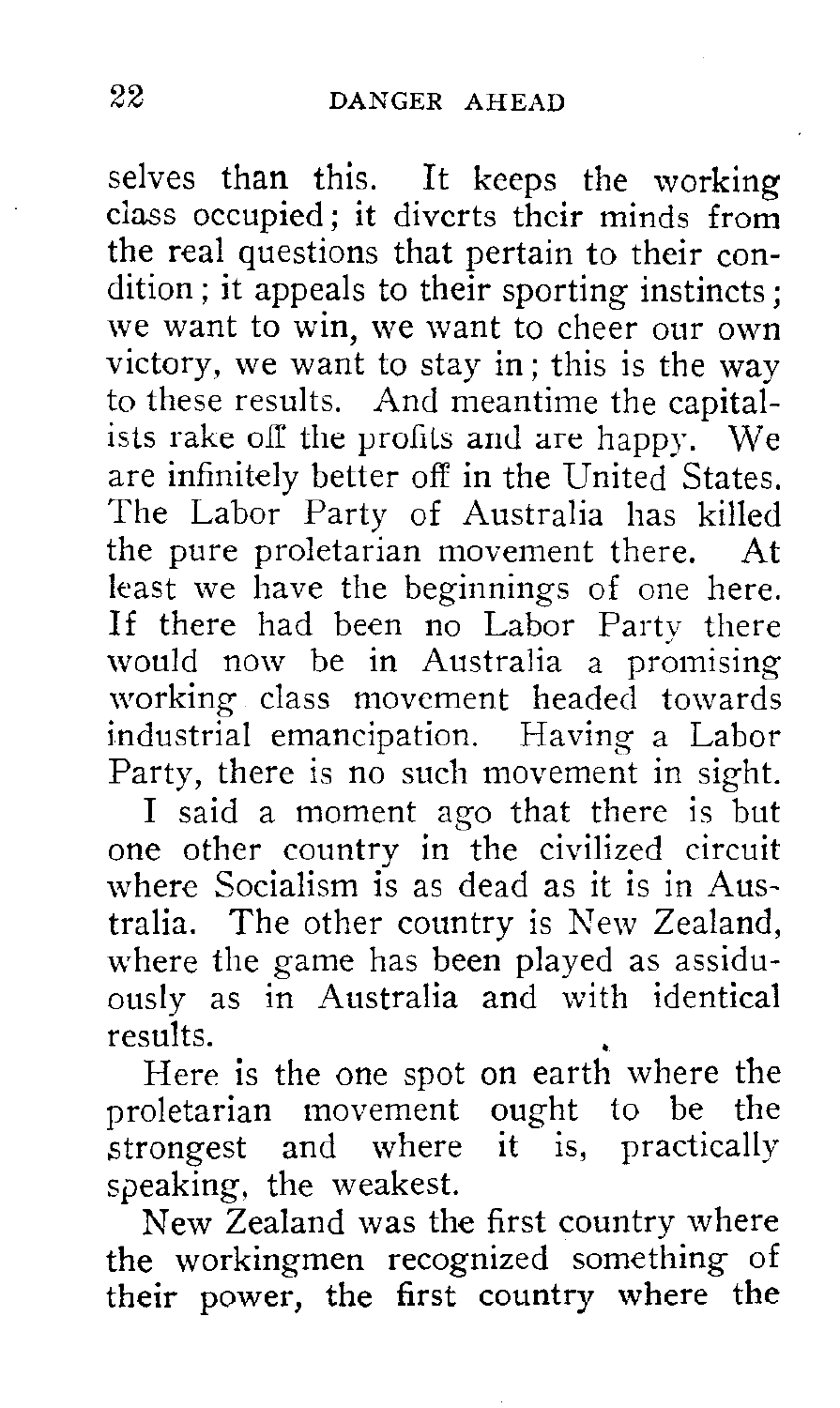labor union was made a part of the government, the first to try to deal adequately with problems of factory conditions and hours of employment, the first to seek a peaceful solution of the problem of the strike.

Having made years ago so excellent a start it is discouraging to find that the pristine spirit died out so early; that in these days the first concern of the working class seems to be the figures of the ballot box; and that while the country has gone over wholly into the control of the capitalists, the workingman now gets nothing from his government but an elaborate confidence game and swindle.

In the face of injustice and governmental oppression as bad as anything we know in the United States and somewhat worse, there is no more revolt in the New Zealand proletariat than there is in so much putty. It has been hypnotized by the political game.

Year after year the wily gentlemen that hold the offices and rake off the good things in that country assure the workingmen that they are better off than the workingmen anywhere else in the world, and then fasten their minds on the Punch and Judy show of an election that, however it may result, can mean nothing to any toiler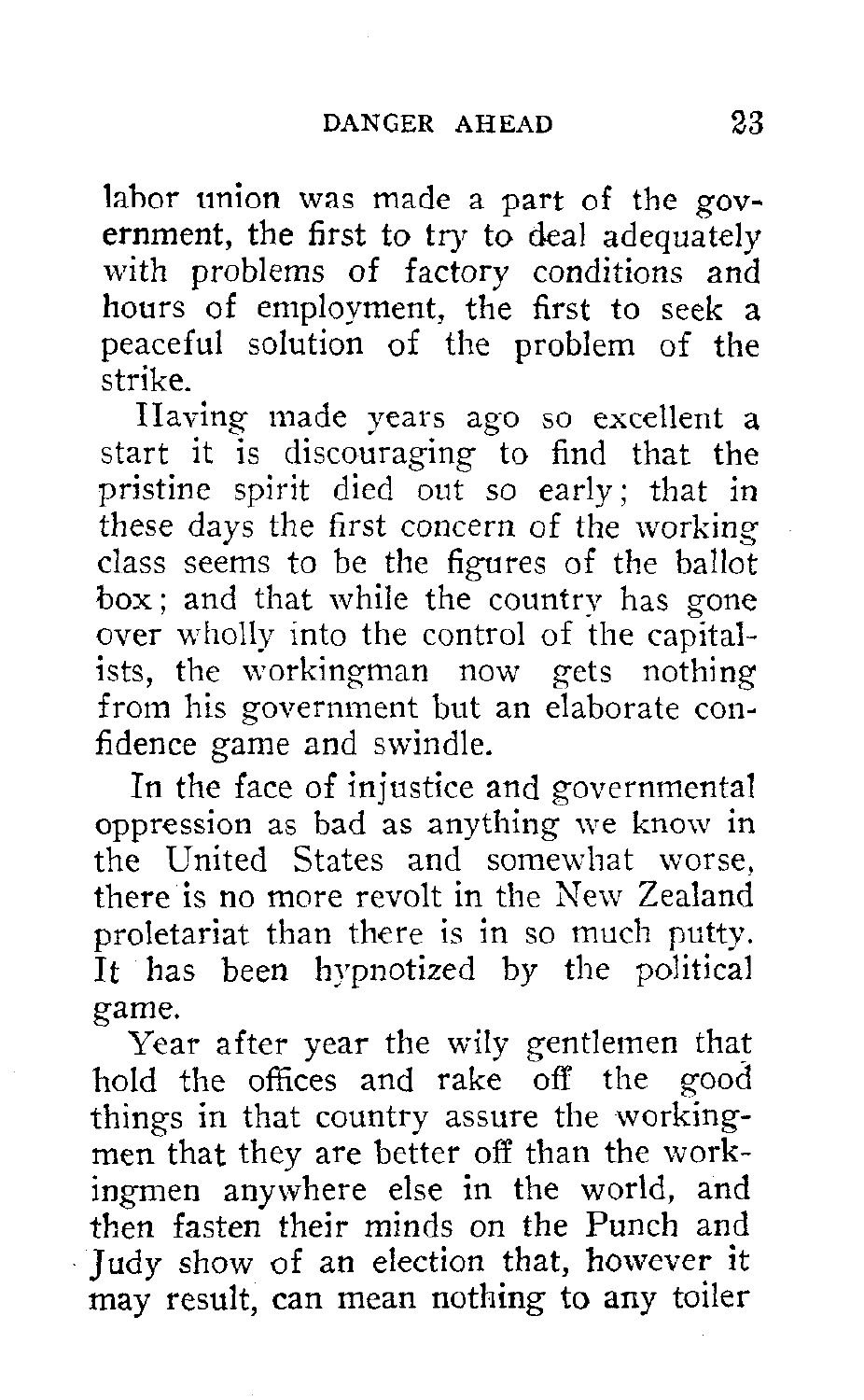except the right to carry a banner in a parade and cheer in the streets on election night.

Nearly twenty years ago the working class of New Zealand went into politics as a game and won the nominal control of the country's affairs. A telegraph operator forgot all about his fellow workers when he got a cabinet office and accepted knighthood. The carpenters, masons and journalists that led the first movement lost sight of the real labor question as soon as they began to scheme and dream about getting office and keeping it. After twenty years of government by the Labor-Liberal combination, the telegraph operator, now became prime minister, slips over to Great Britain a present of a Dreadnaught battleship, taxes every man, woman and child in the country ten dollars to pay for the gift, and then parades England in the glory of his achievement. Meantime the condition of the workingman, absolutely and relatively, is worse than it has ever been; the government placed in power and held there by workingmen's votes, gives to them such treatment as you would expect from a member of the National Manufacturers' Association; and a man that preaches the social revolution among them is looked upon as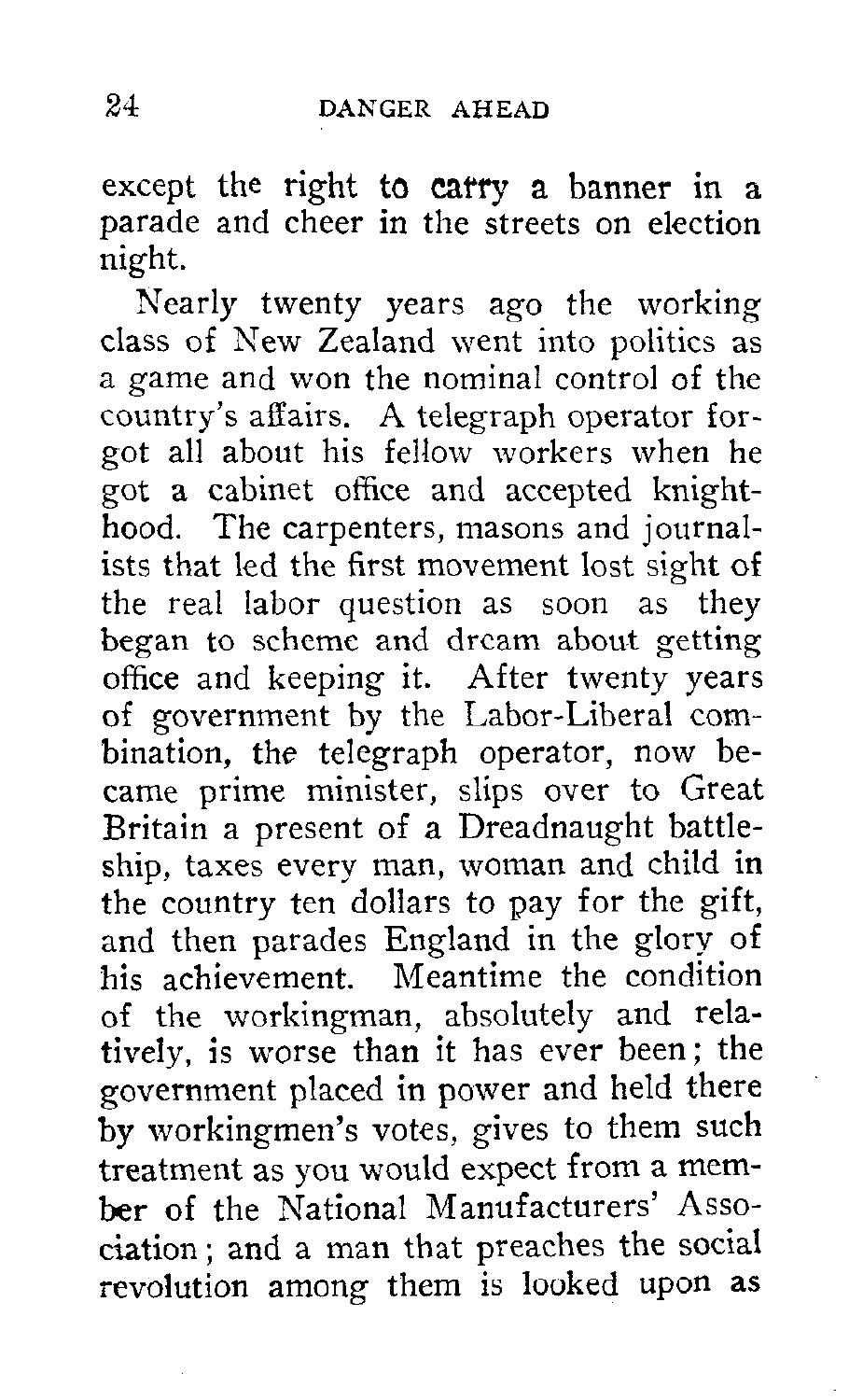a strange, weird beast. What do we wan of a social revolution ? There is an election next year, and if you talk like that you may injure the chances of our candidate. People are not ready for that sort of thing, you know, and we must be practical.

Practical—that is a good word, especially in New Zealand. In that country striking has been made practically a crime; a man that engages in a strike (except under the impossible conditions laid down by the government) can be thrown into jail for that mere act alone. This is the express and practical provision of the statute and there is no protest against it from the working class.

In New Zealand the government operates a coal mine, wherein it exploits its workers and extorts from them more labor than the private mine owners get; and the working class makes no protest against that.

Men have engaged in a just and necessary strike, and to punish them their homes have been invaded and the sewing machines and little personal belongings of their wives have been seized and confiscated; and the working class accepts that.

The system of compulsory arbitration is now being worked by the capitalist class to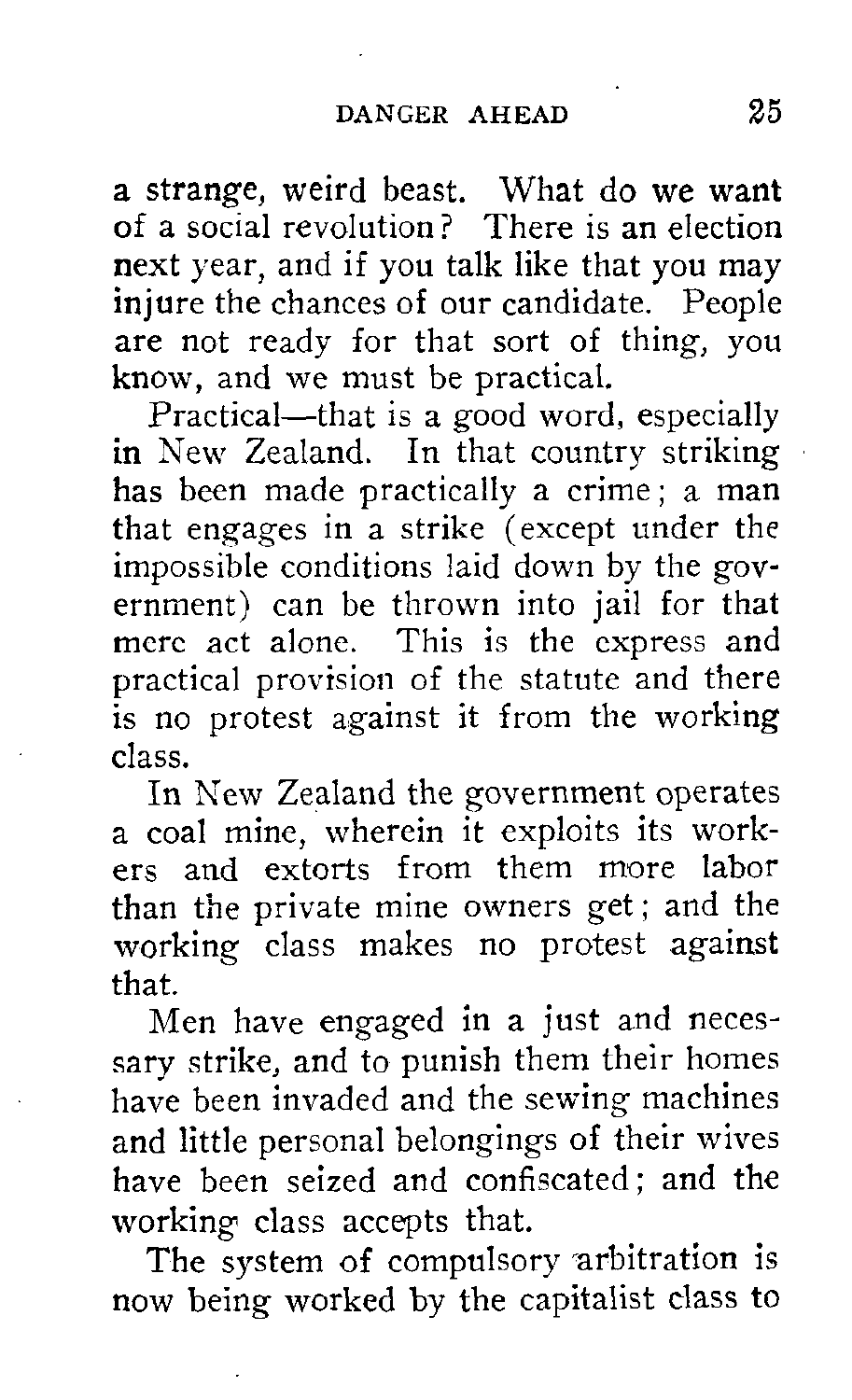keep down wages in a country where the cost of living rapidly increases; and the working class endures that.

For some years almost every important issue has been decided by the arbitration court against the toiler; and the working class endures that.

The government is plainly in alliance with the exploiting corporations, upholds the steamship trust, the coal trust, the bank trust, the fish trust, the oil trust, and many other trusts, and although this is perfectly apparent to any observer, the working class submits to it.

To make any protest and to urge the pure proletarian movement would not be to the advantage of our party or our candidate. People are not ready for such things yet. If we take an advanced position we shall not be able to carry the election.

In New Zealand, as in Australia, all workingmen continue to create wealth but do not possess the wealth that they create. They continue to toil for the pleasure and aggrandizement of the masters. They continue to live under a system that enables idlers, parasites and cogging knaves to ride pleasantly upon the toilers' backs ; a system that makes the poor poorer and the rich richer; that places a premium on dishonesty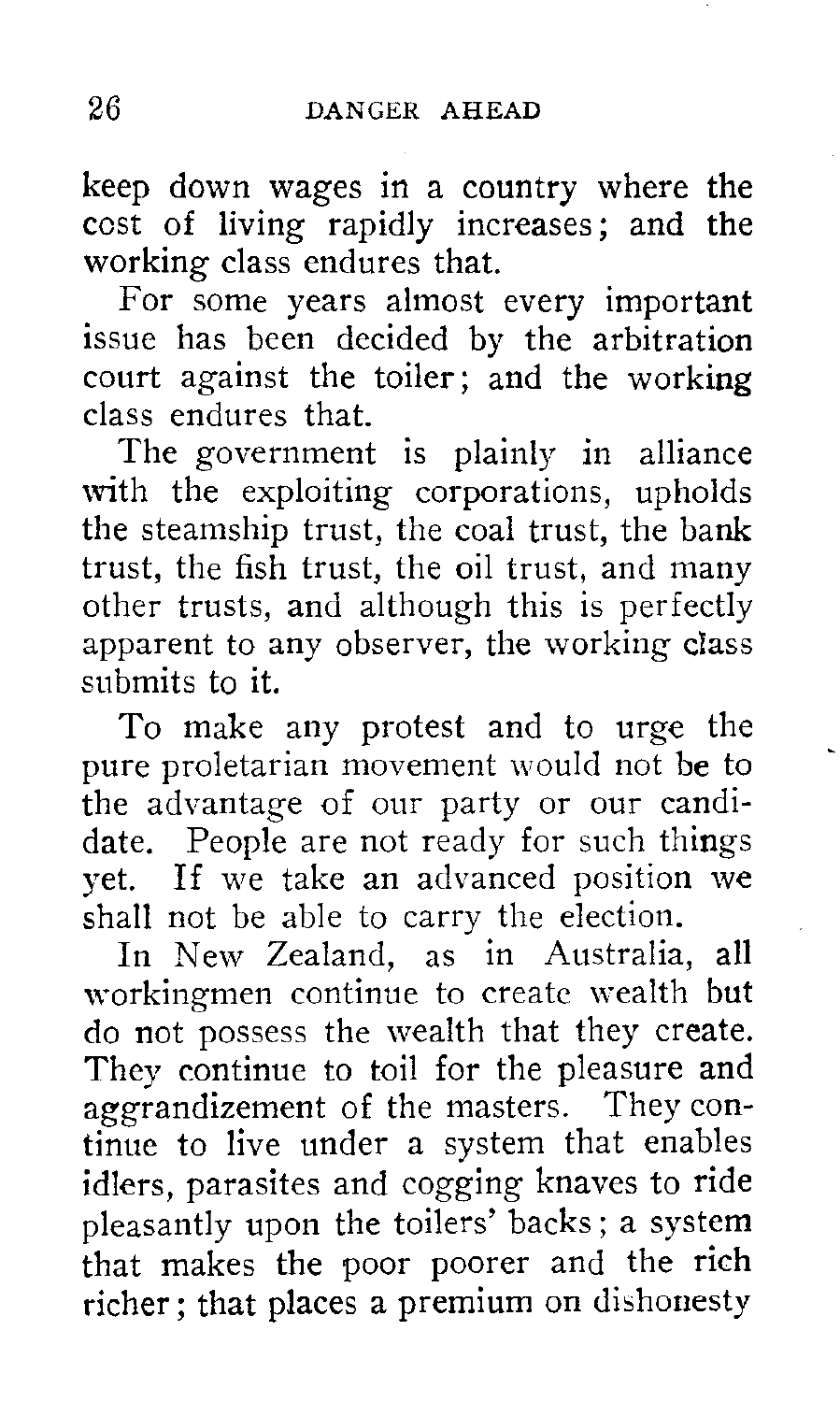and penalizes virtue; a system so ingeniously contrived in deviltry that the greater the efficiency of the worker the greater the amount of which he is robbed. They continue to live under this system and to have no means of protest against and no present lhope of relief from it, although they know that it condemns four men in every five to existence below a rational standard of food, shelter, comfort, leisure and opportunity. They see, or can see if they but look around them, that every year the forces that establish and maintain these evils become more powerful in their country and that the difficulty of ever dislodging them becomes greater, and against all this they have no means of revolt and no impetus thereto, because they have been bedeviled by the game of politics. They want to elect this man or defeat that, and they entirely lose sight of the only thing in the world that is of real importance to them or to any of us, and that is the destruction of the wage system and the emancipation of the working class.

You say: Surely it was something gained in New Zealand to secure limited hours of employment, to have sanitary factories, clean luncheon rooms, old age pensions, workingmen's compensation. Surely all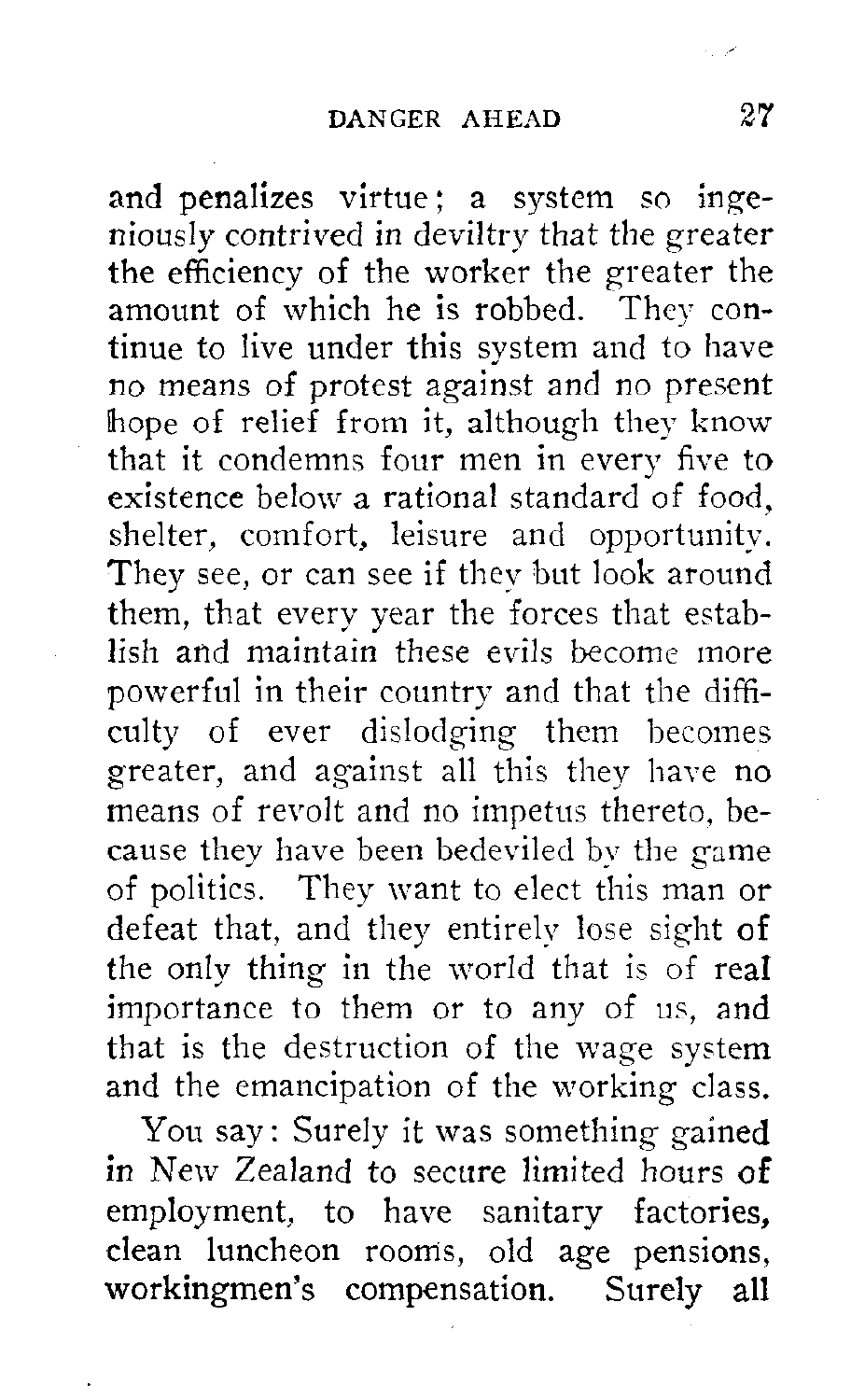these things represented progress and an advance toward the true ideal.

Yes. But every one of these things has been magnified, distorted and exaggerated for the purpose and with the result of keeping the workingman quiet about more vital things. How say you to that? Every pretended release from his chains has been in fact a new form of tether on his limbs. What about that? I should think meanly of myself if I did not rejoice every time a workingman's hours are reduced or the place wherein he is condemned to toil is made more nearly tolerable. But what shall we conclude when these things are deliberately employed to distract his thoughts from fundamental conditions and when all this state of stagnation is wrought by the alluring game of politics?

I cannot help thinking that all this has or ought to have a lesson for the Socialist movement in America. If it be desired to kill that movement the most effective way woud be to get it entangled in some form of practical politics. Then the real and true aim of the movement can at once be lost sight of and this party can go the way of every other proletarian party down to the pit. I should not think that was a very good way to go.

. .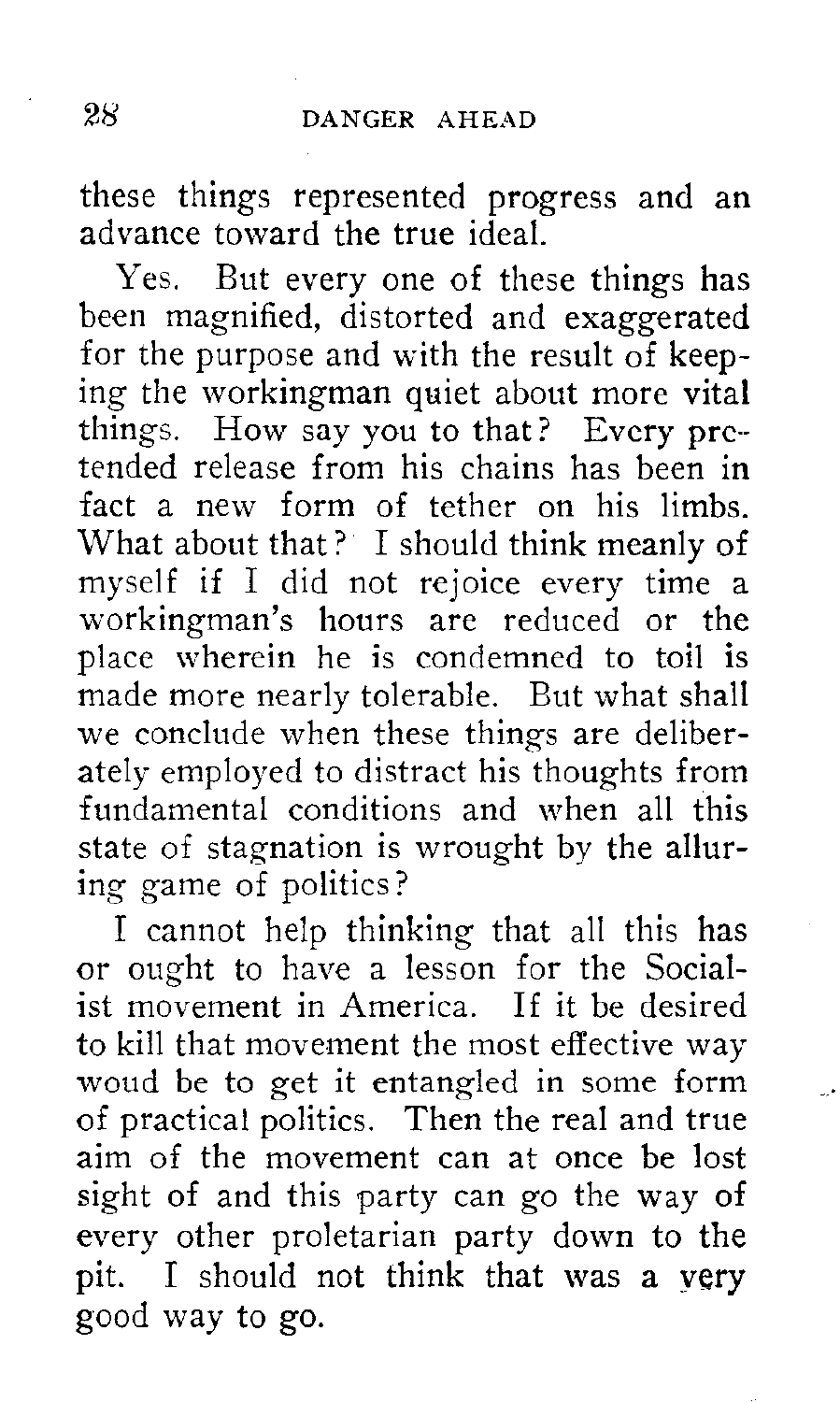When we come to reason of it calmly what can be gained by electing any human being to any office beneath the skies? To get in and keep in does not seem any sort of an object to anyone that will contemplate the possibilities of the Co-operative Commonwealth. How shall it profit the working class to have Mr. Smith made sheriff or Mr. Jones become the coroner? Something else surely is the goal of this magnificent inspiration. In England the radicals have all gone mad on the subject of a successful parliamentary party, the winning of the government, the filling of ofices and the like. I am told that the leaders of the coalition movement have already picked out their prime minister against the day when they shall carry the country and be in. In the meantime they too must play this game carefully, being constantly on their guard against doing anything that would alarm or antagonize the bourgeoisie and sacred businesses and telling the workers to wait until we get in.  $I$  do not see that all this relieves the situation in Whitechapel or that any fewer men and women live in misery because we have a prospect of getting in.

Furthermore, to speak quite frankly, I do not see where there is a particle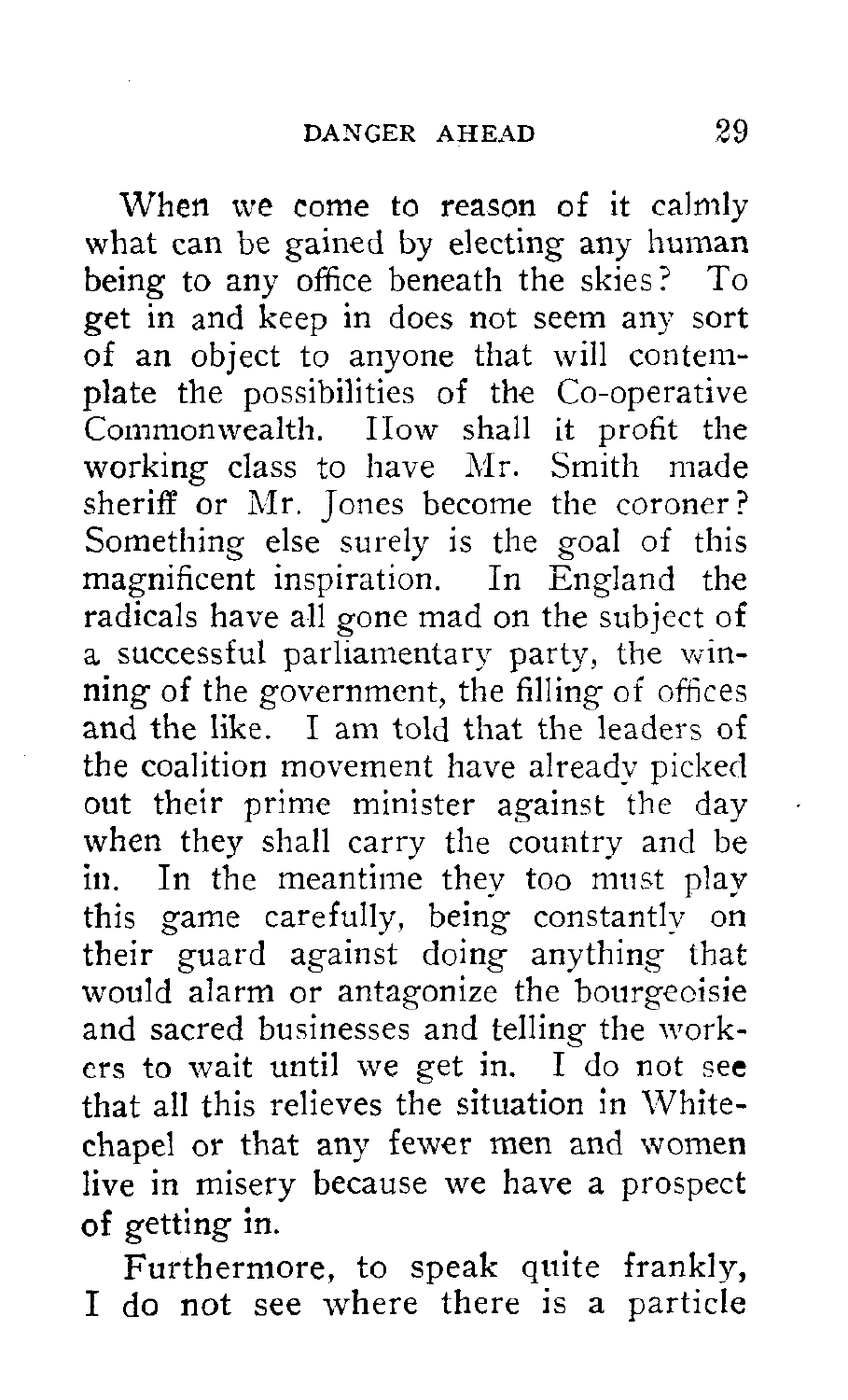of inspiration for Americans in any of<br>these English speaking countries. So these English speaking countries. far as I can make out the whole of mankind that dwells under the British flag is more or less mad about political success, parliament and getting in. They say in New Zealand that the government can make a conservative of any radical, if he threatens to become dangerous, by giving him some tin-horn honor or a place in the upper chamber. In England we have seen too often that the same kind of influences can silence a radical by inviting him to the king's garden party or allowing him to shake hands with a lord. I do not believe we have anything to learn from these countries except what to avoid. And I do not know why we should not look for an American ideal in Socialism that will listen to no compromise, play no games in politics. care nothing for temporary success at the polls, seek to elect no particular individuai to any office, never lower the standard, look beyond the skirmishes of the day, and follow unhesitatingly and confidently the one ideal of the emancipation of the working class as the only object to which it will pay any attention.

Socialism or nothing. If this cause of Socialism is worth believing in it is worth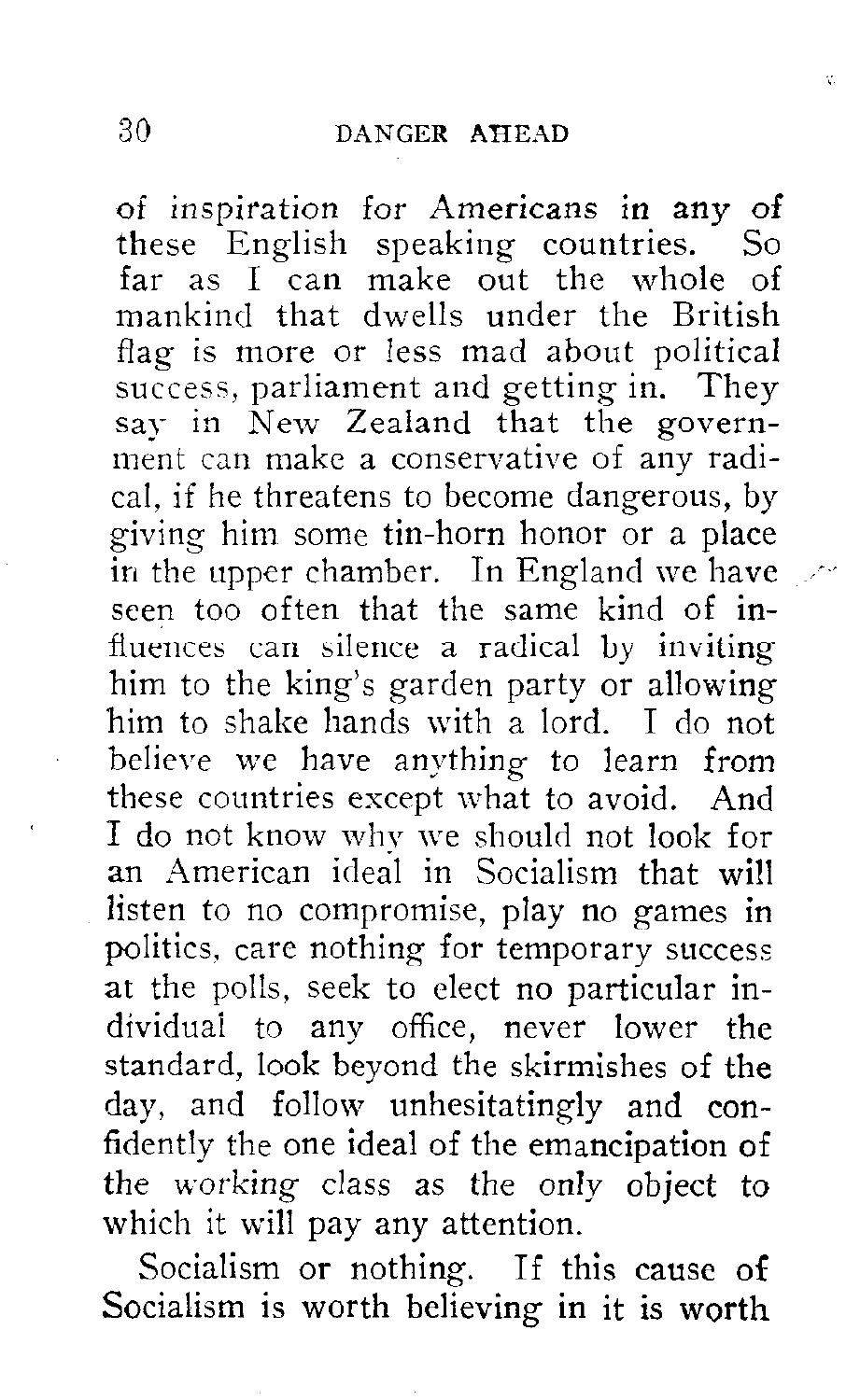following to the end without compromise. Either it is the greatest boon, incomparably, that ever was dreamed of for the human race, or we are a lot of lunatics. If it is what we believe it to be, then what shall we gain for it by compromise or coalition or turning for one moment from the ultimate goal? All the offices in the worldwhat are they worth compared with putting an end to wage slavery?